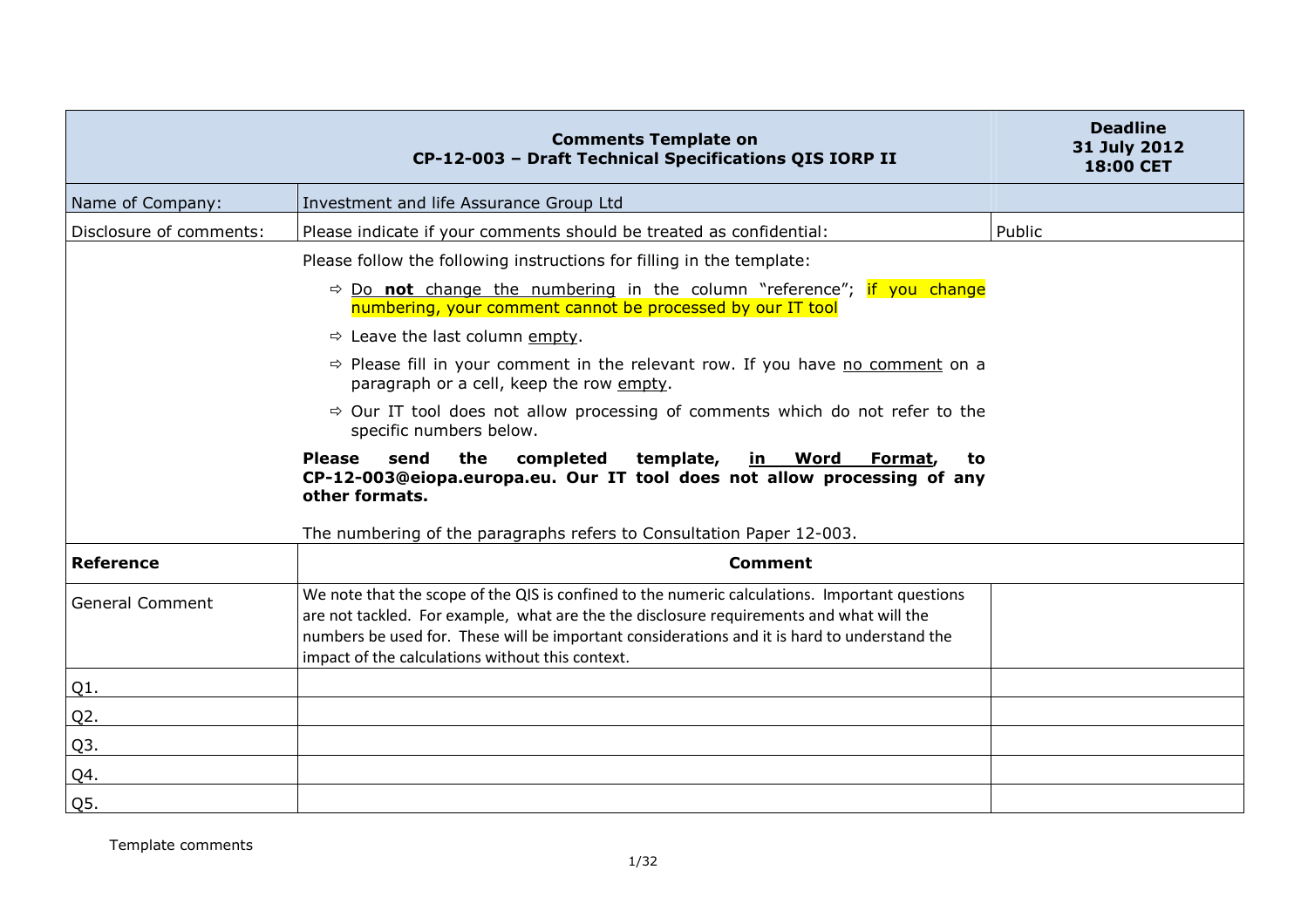|      | <b>Comments Template on</b><br>CP-12-003 - Draft Technical Specifications QIS IORP II                                                                                                                                                                                                                                                             | <b>Deadline</b><br>31 July 2012<br><b>18:00 CET</b> |
|------|---------------------------------------------------------------------------------------------------------------------------------------------------------------------------------------------------------------------------------------------------------------------------------------------------------------------------------------------------|-----------------------------------------------------|
| Q6.  |                                                                                                                                                                                                                                                                                                                                                   |                                                     |
| Q7.  |                                                                                                                                                                                                                                                                                                                                                   |                                                     |
| Q8.  |                                                                                                                                                                                                                                                                                                                                                   |                                                     |
| Q9.  |                                                                                                                                                                                                                                                                                                                                                   |                                                     |
| Q10. |                                                                                                                                                                                                                                                                                                                                                   |                                                     |
| Q11. |                                                                                                                                                                                                                                                                                                                                                   |                                                     |
| Q12. |                                                                                                                                                                                                                                                                                                                                                   |                                                     |
| Q13. |                                                                                                                                                                                                                                                                                                                                                   |                                                     |
| Q14. |                                                                                                                                                                                                                                                                                                                                                   |                                                     |
| Q15. |                                                                                                                                                                                                                                                                                                                                                   |                                                     |
| Q16. | This section will be familiar to participants who are preparing for Solvency II. If they have<br>completed QIS 4 and QIS 5 then they will have a good understanding of the intention of this<br>section. For other participants it may be more of a challenge. The amount of time necessary to<br>complete this QIS should not be underestimated. |                                                     |
| Q17. |                                                                                                                                                                                                                                                                                                                                                   |                                                     |
| Q18. | It is stated in SCR2.9 that the gross calculation does not reflect reality. It must therefore be<br>questioned whether it is an appropriate method for avoiding double counting.                                                                                                                                                                  |                                                     |
| Q19. | A simple formula is welcomed but we believe that more research is necessary to justifty the<br>choice of inputs and the calibration.                                                                                                                                                                                                              |                                                     |
| Q20. |                                                                                                                                                                                                                                                                                                                                                   |                                                     |
| Q21. |                                                                                                                                                                                                                                                                                                                                                   |                                                     |
| Q22. |                                                                                                                                                                                                                                                                                                                                                   |                                                     |
| Q23. |                                                                                                                                                                                                                                                                                                                                                   |                                                     |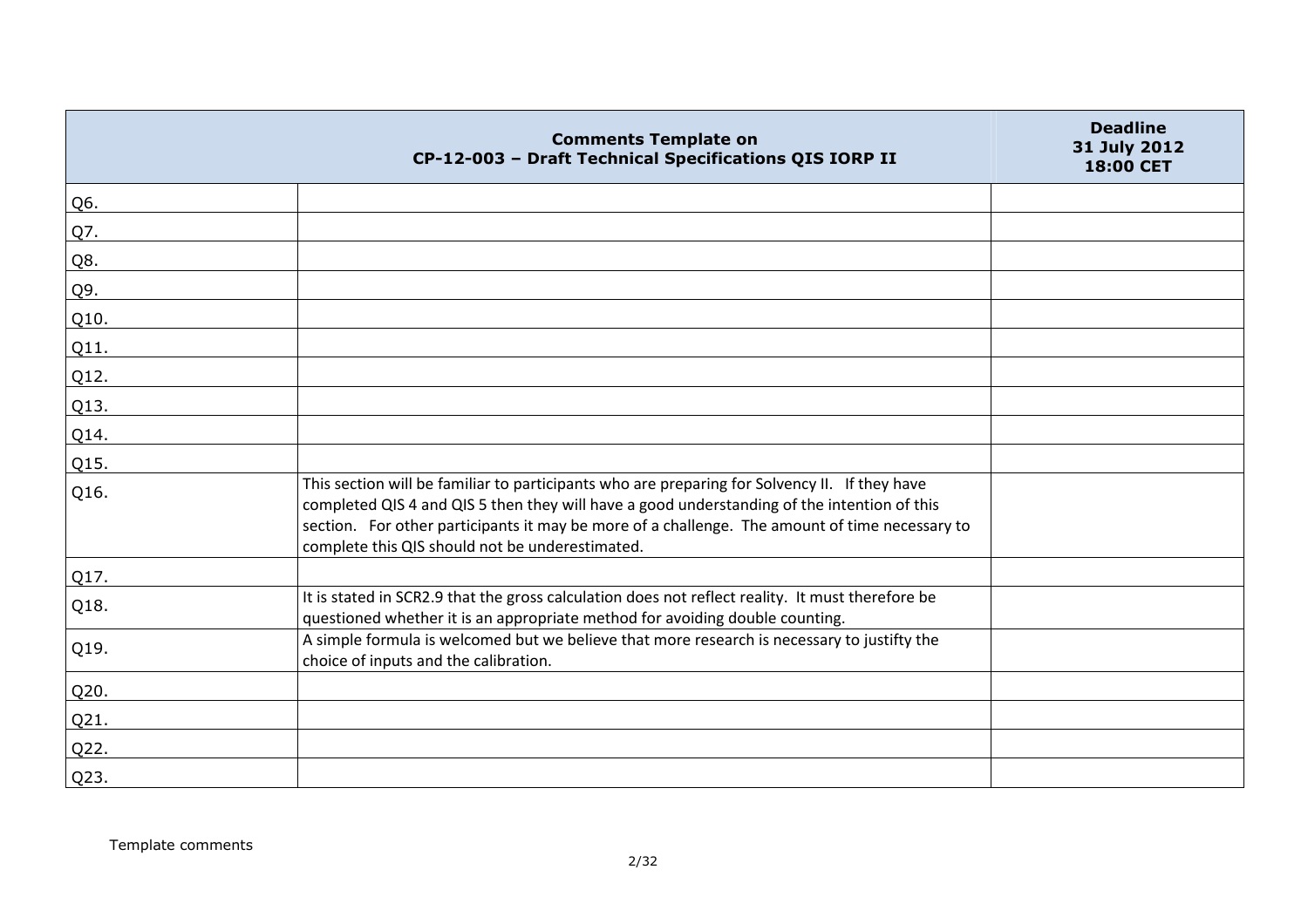|        | <b>Comments Template on</b><br>CP-12-003 - Draft Technical Specifications QIS IORP II | <b>Deadline</b><br>31 July 2012<br>18:00 CET |
|--------|---------------------------------------------------------------------------------------|----------------------------------------------|
| 1.1.1. |                                                                                       |                                              |
| I.1.2. |                                                                                       |                                              |
| I.1.3. |                                                                                       |                                              |
| I.1.4. |                                                                                       |                                              |
| I.1.5. |                                                                                       |                                              |
| 1.2.1. |                                                                                       |                                              |
| I.2.2. |                                                                                       |                                              |
| I.2.3. |                                                                                       |                                              |
| I.2.4. |                                                                                       |                                              |
| I.2.5. |                                                                                       |                                              |
| I.2.6. |                                                                                       |                                              |
| I.3.1. |                                                                                       |                                              |
| I.3.2. |                                                                                       |                                              |
| I.4.1. |                                                                                       |                                              |
| I.4.2. |                                                                                       |                                              |
| I.4.3. |                                                                                       |                                              |
| I.4.4. |                                                                                       |                                              |
| I.4.5. |                                                                                       |                                              |
| I.4.6. |                                                                                       |                                              |
| I.4.7. |                                                                                       |                                              |
| I.4.8. |                                                                                       |                                              |
| I.4.9. |                                                                                       |                                              |

Template comments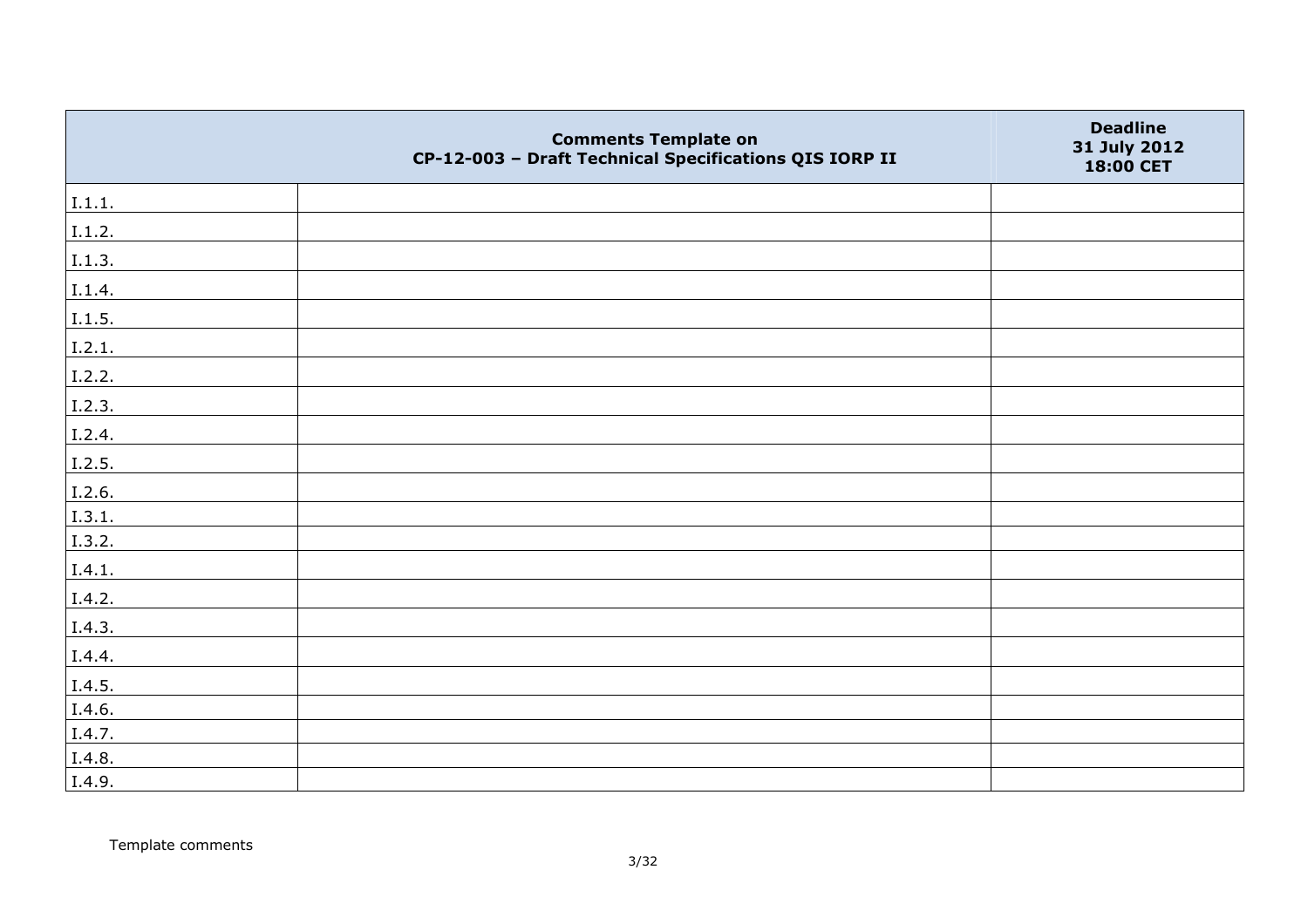|         | <b>Comments Template on</b><br>CP-12-003 - Draft Technical Specifications QIS IORP II | <b>Deadline</b><br>31 July 2012<br>18:00 CET |
|---------|---------------------------------------------------------------------------------------|----------------------------------------------|
| I.4.10. |                                                                                       |                                              |
| I.4.11. |                                                                                       |                                              |
| I.4.12. |                                                                                       |                                              |
| I.4.13. |                                                                                       |                                              |
| I.4.14. |                                                                                       |                                              |
| I.4.15. |                                                                                       |                                              |
| I.4.16. |                                                                                       |                                              |
| I.4.17. |                                                                                       |                                              |
| I.4.18. |                                                                                       |                                              |
| I.4.19. |                                                                                       |                                              |
| I.4.20. |                                                                                       |                                              |
| I.4.21. |                                                                                       |                                              |
| I.4.22. |                                                                                       |                                              |
| I.5.1.  |                                                                                       |                                              |
| I.5.2.  |                                                                                       |                                              |
| I.5.3.  |                                                                                       |                                              |
| I.5.4.  |                                                                                       |                                              |
| I.5.5.  |                                                                                       |                                              |
| I.5.6.  |                                                                                       |                                              |
| I.5.7.  |                                                                                       |                                              |
| I.5.8.  |                                                                                       |                                              |
| I.6.1.  |                                                                                       |                                              |
| I.6.2.  |                                                                                       |                                              |
| I.6.3.  |                                                                                       |                                              |

Template comments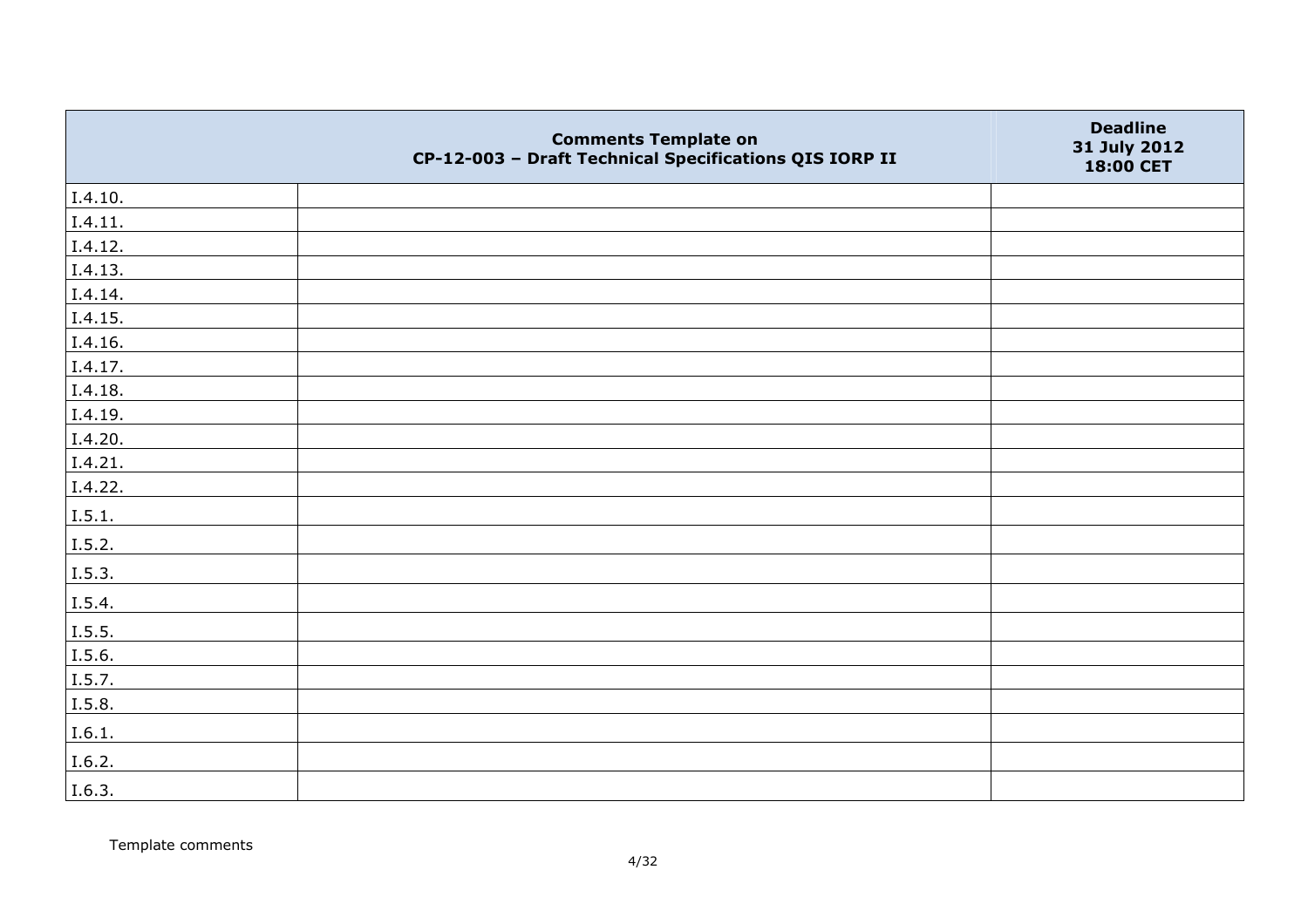|          | <b>Comments Template on</b><br>CP-12-003 - Draft Technical Specifications QIS IORP II | <b>Deadline</b><br>31 July 2012<br>18:00 CET |
|----------|---------------------------------------------------------------------------------------|----------------------------------------------|
| I.7.1.   |                                                                                       |                                              |
| I.7.2.   |                                                                                       |                                              |
| I.7.3.   |                                                                                       |                                              |
| I.7.4.   |                                                                                       |                                              |
| I.7.5.   |                                                                                       |                                              |
| I.8.1.   |                                                                                       |                                              |
| I.8.2.   |                                                                                       |                                              |
| I.8.3.   |                                                                                       |                                              |
| I.8.4.   |                                                                                       |                                              |
| I.8.5.   |                                                                                       |                                              |
| I.8.6.   |                                                                                       |                                              |
| I.9.1.   |                                                                                       |                                              |
| I.9.2.   |                                                                                       |                                              |
| I.9.3.   |                                                                                       |                                              |
| I.10.1.  |                                                                                       |                                              |
| I.10.2.  |                                                                                       |                                              |
| I.10.3.  |                                                                                       |                                              |
| I.10.4   |                                                                                       |                                              |
| I.11.1   |                                                                                       |                                              |
| HBS.1.1. |                                                                                       |                                              |
| HBS.2.1. |                                                                                       |                                              |
| HBS.2.2. |                                                                                       |                                              |

Template comments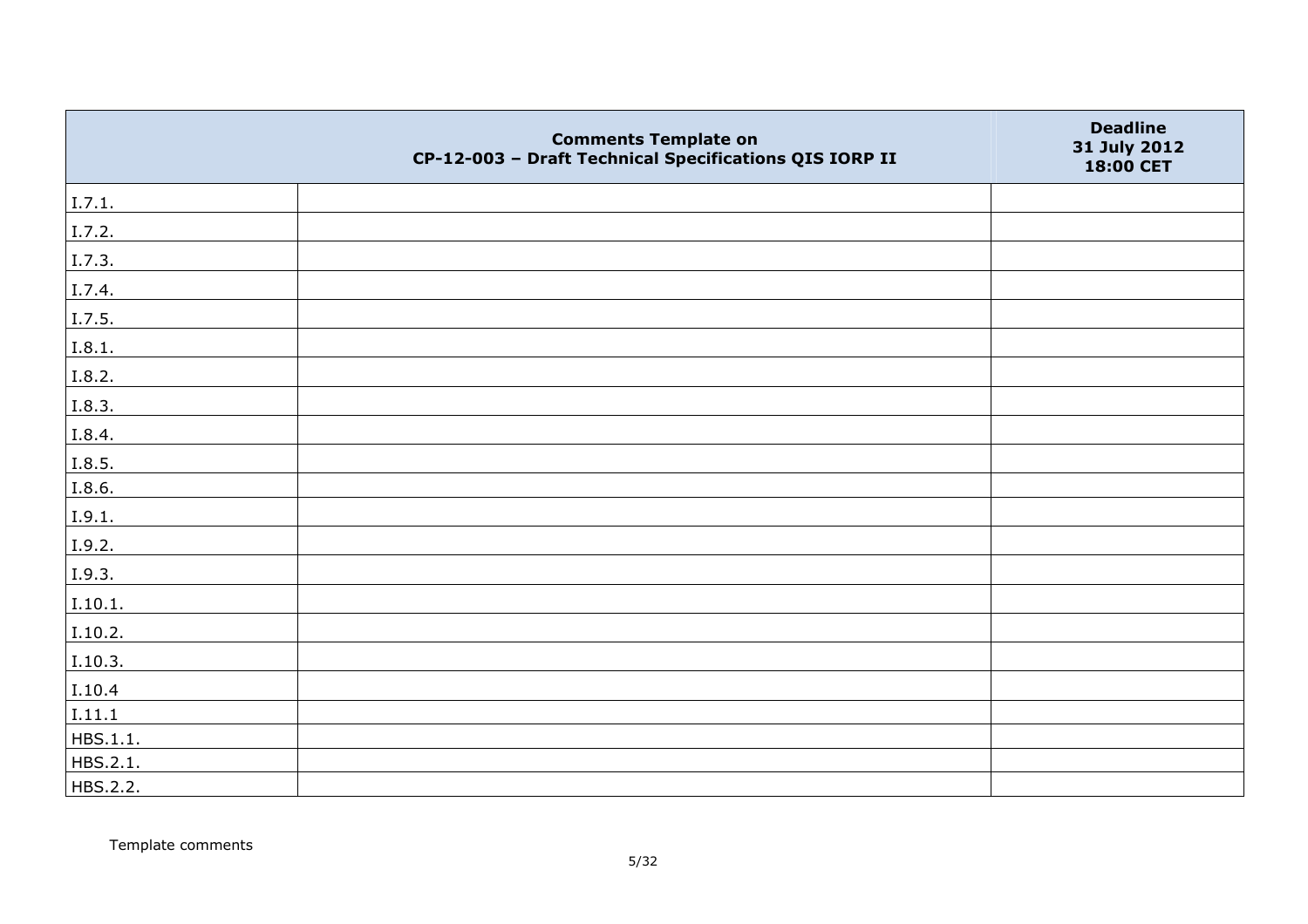|           | <b>Comments Template on</b><br>CP-12-003 - Draft Technical Specifications QIS IORP II | <b>Deadline</b><br>31 July 2012<br>18:00 CET |
|-----------|---------------------------------------------------------------------------------------|----------------------------------------------|
| HBS.2.3.  |                                                                                       |                                              |
| HBS.2.4.  |                                                                                       |                                              |
| HBS.2.5.  |                                                                                       |                                              |
| HBS.2.6.  |                                                                                       |                                              |
| HBS.2.7.  |                                                                                       |                                              |
| HBS.2.8.  |                                                                                       |                                              |
| HBS.3.1.  |                                                                                       |                                              |
| HBS.3.2.  |                                                                                       |                                              |
| HBS.3.3.  |                                                                                       |                                              |
| HBS.3.4.  |                                                                                       |                                              |
| HBS.3.5.  |                                                                                       |                                              |
| HBS.3.6.  |                                                                                       |                                              |
| HBS.3.7.  |                                                                                       |                                              |
| HBS.3.8.  |                                                                                       |                                              |
| HBS.3.9.  |                                                                                       |                                              |
| HBS.3.10. |                                                                                       |                                              |
| HBS.3.11. |                                                                                       |                                              |
| HBS.3.12. |                                                                                       |                                              |
| HBS.3.13. |                                                                                       |                                              |
| HBS.3.14. |                                                                                       |                                              |
| HBS.3.15. |                                                                                       |                                              |
| HBS.3.16. |                                                                                       |                                              |
| HBS.3.17. |                                                                                       |                                              |
| HBS.3.18. |                                                                                       |                                              |
| HBS.3.19. |                                                                                       |                                              |
| HBS.3.20. |                                                                                       |                                              |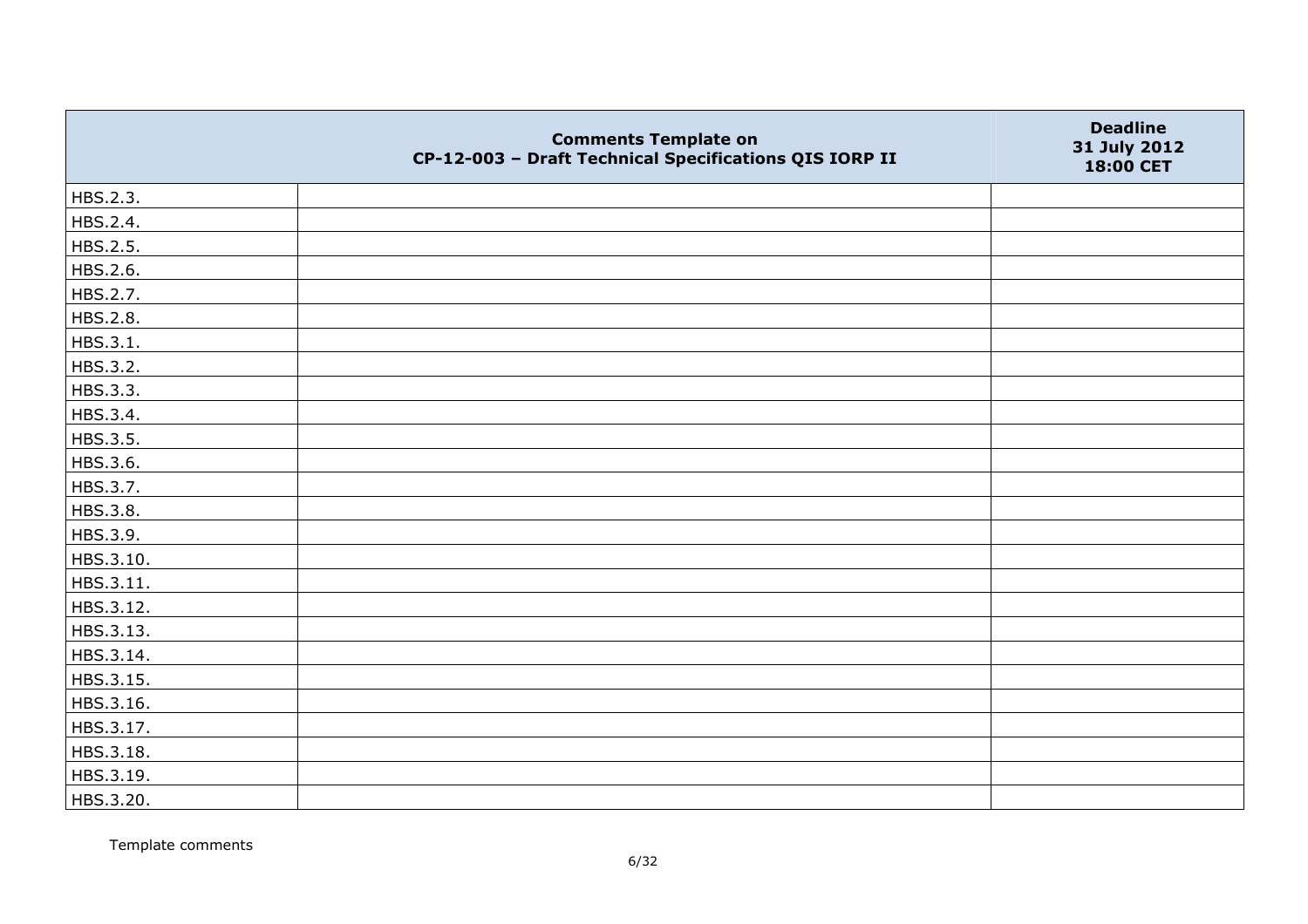|           | <b>Comments Template on</b><br>CP-12-003 - Draft Technical Specifications QIS IORP II | <b>Deadline</b><br>31 July 2012<br>18:00 CET |
|-----------|---------------------------------------------------------------------------------------|----------------------------------------------|
| HBS.3.21. |                                                                                       |                                              |
| HBS.3.22. |                                                                                       |                                              |
| HBS.3.23. |                                                                                       |                                              |
| HBS.3.24. |                                                                                       |                                              |
| HBS.3.25. |                                                                                       |                                              |
| HBS.3.26. |                                                                                       |                                              |
| HBS.3.27. |                                                                                       |                                              |
| HBS.3.28. |                                                                                       |                                              |
| HBS.3.29. |                                                                                       |                                              |
| HBS.4.1.  |                                                                                       |                                              |
| HBS.4.2.  |                                                                                       |                                              |
| HBS.4.3.  |                                                                                       |                                              |
| HBS.4.4.  |                                                                                       |                                              |
| HBS.4.5.  |                                                                                       |                                              |
| HBS.4.6.  |                                                                                       |                                              |
| HBS.4.7.  |                                                                                       |                                              |
| HBS.4.8.  |                                                                                       |                                              |
| HBS.4.9.  |                                                                                       |                                              |
| HBS.4.10. |                                                                                       |                                              |
| HBS.4.11. |                                                                                       |                                              |
| HBS.4.12. |                                                                                       |                                              |
| HBS.4.13. |                                                                                       |                                              |
| HBS.4.14. |                                                                                       |                                              |
| HBS.4.15. |                                                                                       |                                              |
| HBS.4.16. |                                                                                       |                                              |
| HBS.4.17. |                                                                                       |                                              |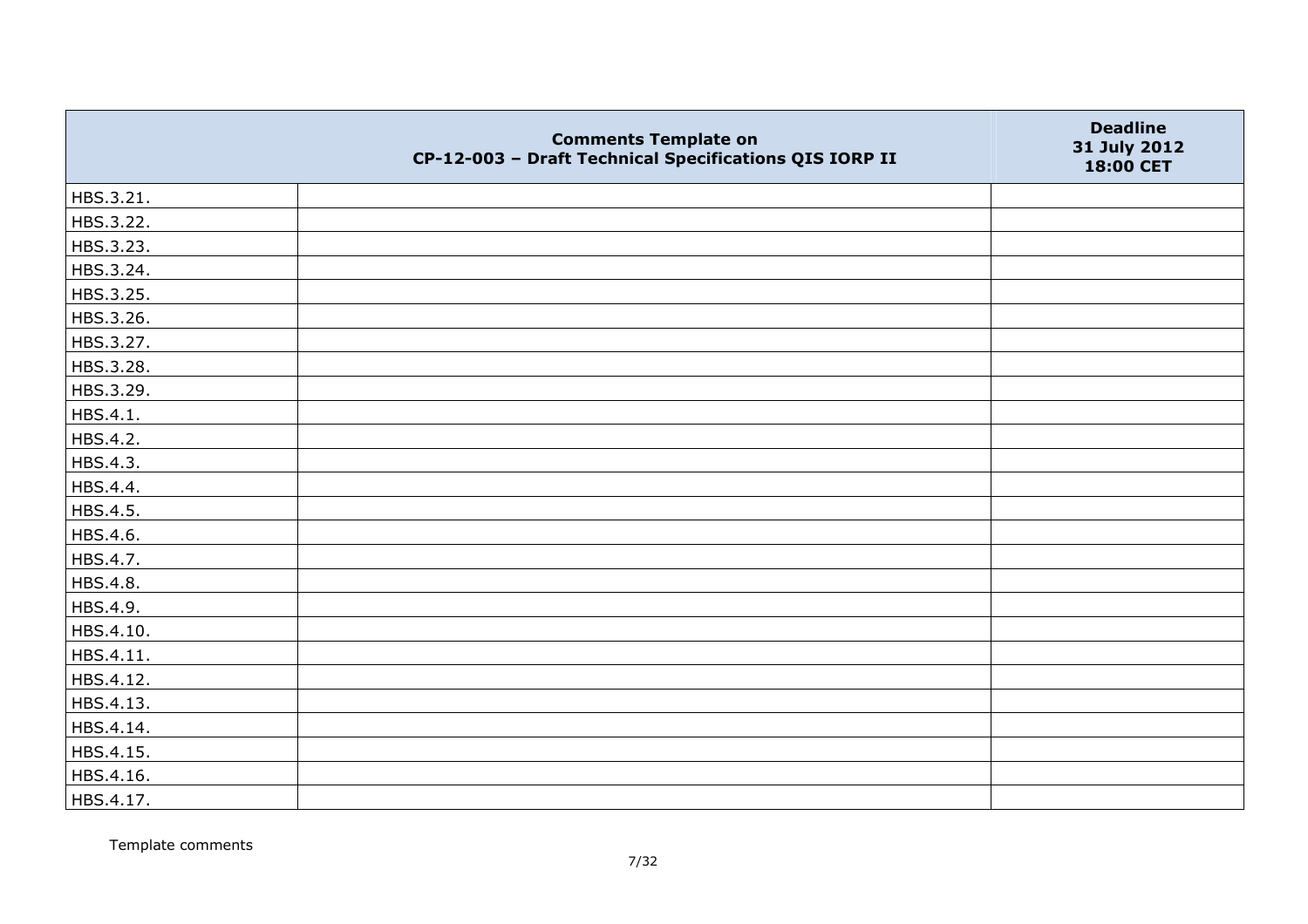|           | <b>Comments Template on</b><br>CP-12-003 - Draft Technical Specifications QIS IORP II | <b>Deadline</b><br>31 July 2012<br>18:00 CET |
|-----------|---------------------------------------------------------------------------------------|----------------------------------------------|
| HBS.4.18. |                                                                                       |                                              |
| HBS.4.19. |                                                                                       |                                              |
| HBS.4.20. |                                                                                       |                                              |
| HBS.4.21. |                                                                                       |                                              |
| HBS.4.22. |                                                                                       |                                              |
| HBS.4.23. |                                                                                       |                                              |
| HBS.4.24. |                                                                                       |                                              |
| HBS.4.25. |                                                                                       |                                              |
| HBS.4.26. |                                                                                       |                                              |
| HBS.4.27. |                                                                                       |                                              |
| HBS.4.28. |                                                                                       |                                              |
| HBS.4.29. |                                                                                       |                                              |
| HBS.4.30. |                                                                                       |                                              |
| HBS.4.31. |                                                                                       |                                              |
| HBS.4.32. |                                                                                       |                                              |
| HBS.4.33. |                                                                                       |                                              |
| HBS.4.34. |                                                                                       |                                              |
| HBS.4.35. |                                                                                       |                                              |
| HBS.4.36. |                                                                                       |                                              |
| HBS.4.37. |                                                                                       |                                              |
| HBS.4.38. |                                                                                       |                                              |
| HBS.4.39. |                                                                                       |                                              |
| HBS.4.40. |                                                                                       |                                              |
| HBS.4.41. |                                                                                       |                                              |
| HBS.4.42. |                                                                                       |                                              |
| HBS.4.43. |                                                                                       |                                              |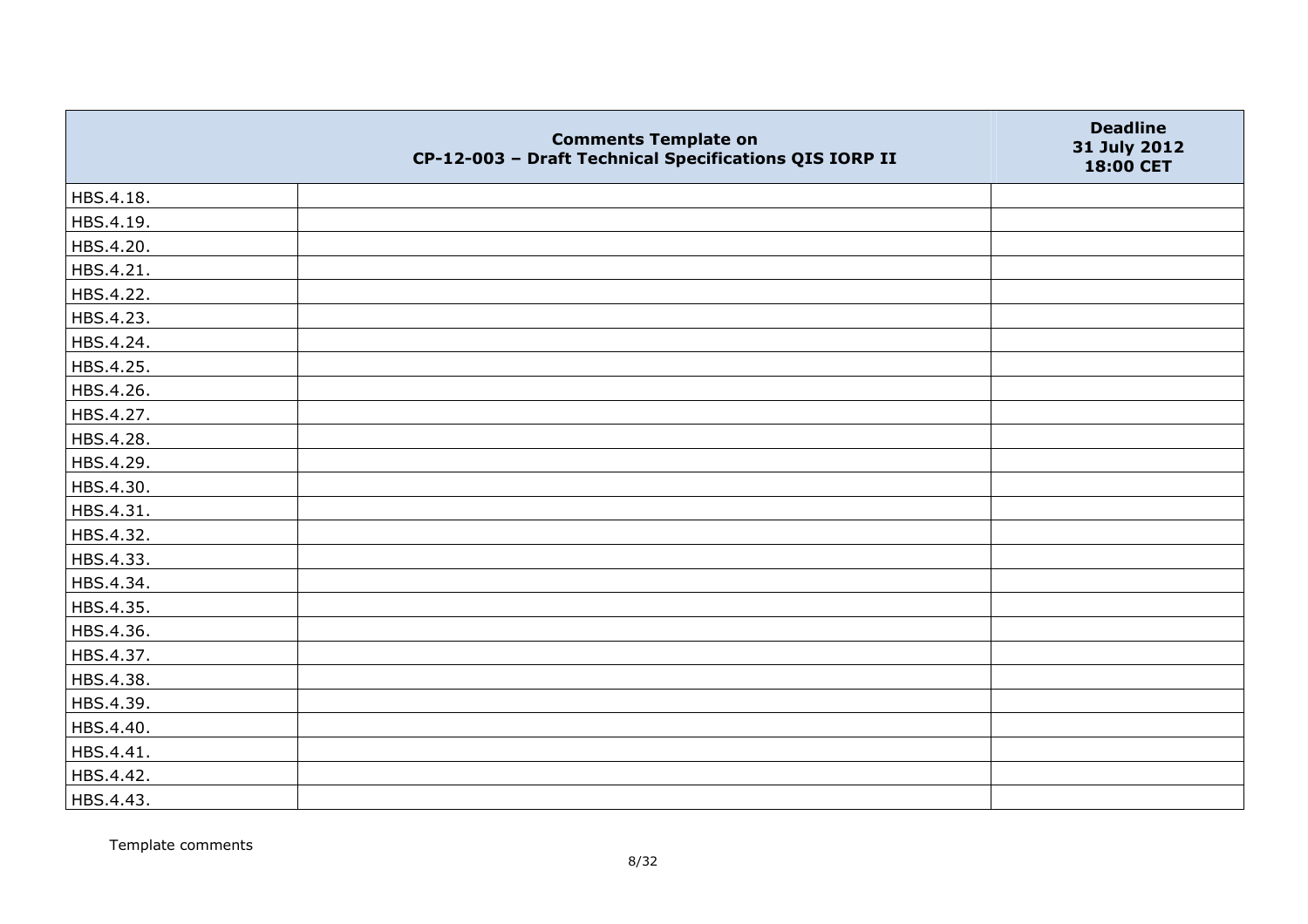|           | <b>Comments Template on</b><br>CP-12-003 - Draft Technical Specifications QIS IORP II | <b>Deadline</b><br>31 July 2012<br>18:00 CET |
|-----------|---------------------------------------------------------------------------------------|----------------------------------------------|
| HBS.4.44. |                                                                                       |                                              |
| HBS.4.45. |                                                                                       |                                              |
| HBS.4.46. |                                                                                       |                                              |
| HBS.4.47. |                                                                                       |                                              |
| HBS.4.48. |                                                                                       |                                              |
| HBS.4.49. |                                                                                       |                                              |
| HBS.4.50. |                                                                                       |                                              |
| HBS.4.51. |                                                                                       |                                              |
| HBS.4.52. |                                                                                       |                                              |
| HBS.4.53. |                                                                                       |                                              |
| HBS.4.54. |                                                                                       |                                              |
| HBS.4.55. |                                                                                       |                                              |
| HBS.4.56. |                                                                                       |                                              |
| HBS.4.57. |                                                                                       |                                              |
| HBS.4.58. |                                                                                       |                                              |
| HBS.4.59. |                                                                                       |                                              |
| HBS.4.60. |                                                                                       |                                              |
| HBS.4.61. |                                                                                       |                                              |
| HBS.5.1.  |                                                                                       |                                              |
| HBS.5.2.  |                                                                                       |                                              |
| HBS.5.3.  |                                                                                       |                                              |
| HBS.5.4.  |                                                                                       |                                              |
| HBS.5.5.  |                                                                                       |                                              |
| HBS.6.1.  |                                                                                       |                                              |
| HBS.6.2.  |                                                                                       |                                              |
| HBS.6.3.  |                                                                                       |                                              |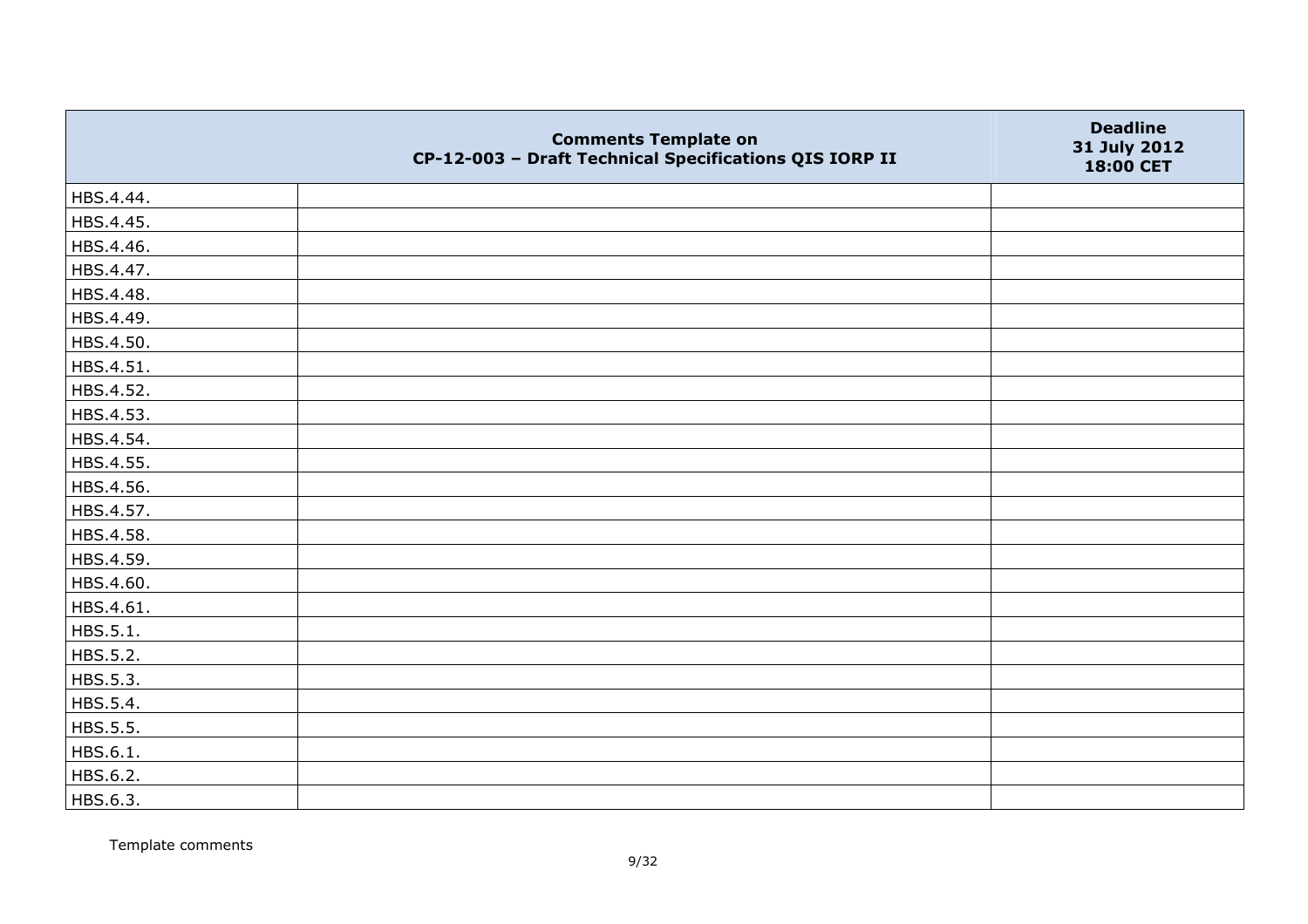|           | <b>Comments Template on</b><br>CP-12-003 - Draft Technical Specifications QIS IORP II | <b>Deadline</b><br>31 July 2012<br>18:00 CET |
|-----------|---------------------------------------------------------------------------------------|----------------------------------------------|
| HBS.6.4.  |                                                                                       |                                              |
| HBS.6.5.  |                                                                                       |                                              |
| HBS.6.6.  |                                                                                       |                                              |
| HBS.6.7.  |                                                                                       |                                              |
| HBS.6.8.  |                                                                                       |                                              |
| HBS.6.9.  |                                                                                       |                                              |
| HBS.6.10. |                                                                                       |                                              |
| HBS.6.11. |                                                                                       |                                              |
| HBS.6.12. |                                                                                       |                                              |
| HBS.6.13. |                                                                                       |                                              |
| HBS.6.14. |                                                                                       |                                              |
| HBS.6.15. |                                                                                       |                                              |
| HBS.6.16. |                                                                                       |                                              |
| HBS.6.17. |                                                                                       |                                              |
| HBS.6.18. |                                                                                       |                                              |
| HBS.6.19. |                                                                                       |                                              |
| HBS.6.20. |                                                                                       |                                              |
| HBS.6.21. |                                                                                       |                                              |
| HBS.6.22. |                                                                                       |                                              |
| HBS.6.23. |                                                                                       |                                              |
| HBS.6.24. |                                                                                       |                                              |
| HBS.6.25. |                                                                                       |                                              |
| HBS.6.26. |                                                                                       |                                              |
| HBS.6.27. |                                                                                       |                                              |
| HBS.6.28. |                                                                                       |                                              |
| HBS.6.29. |                                                                                       |                                              |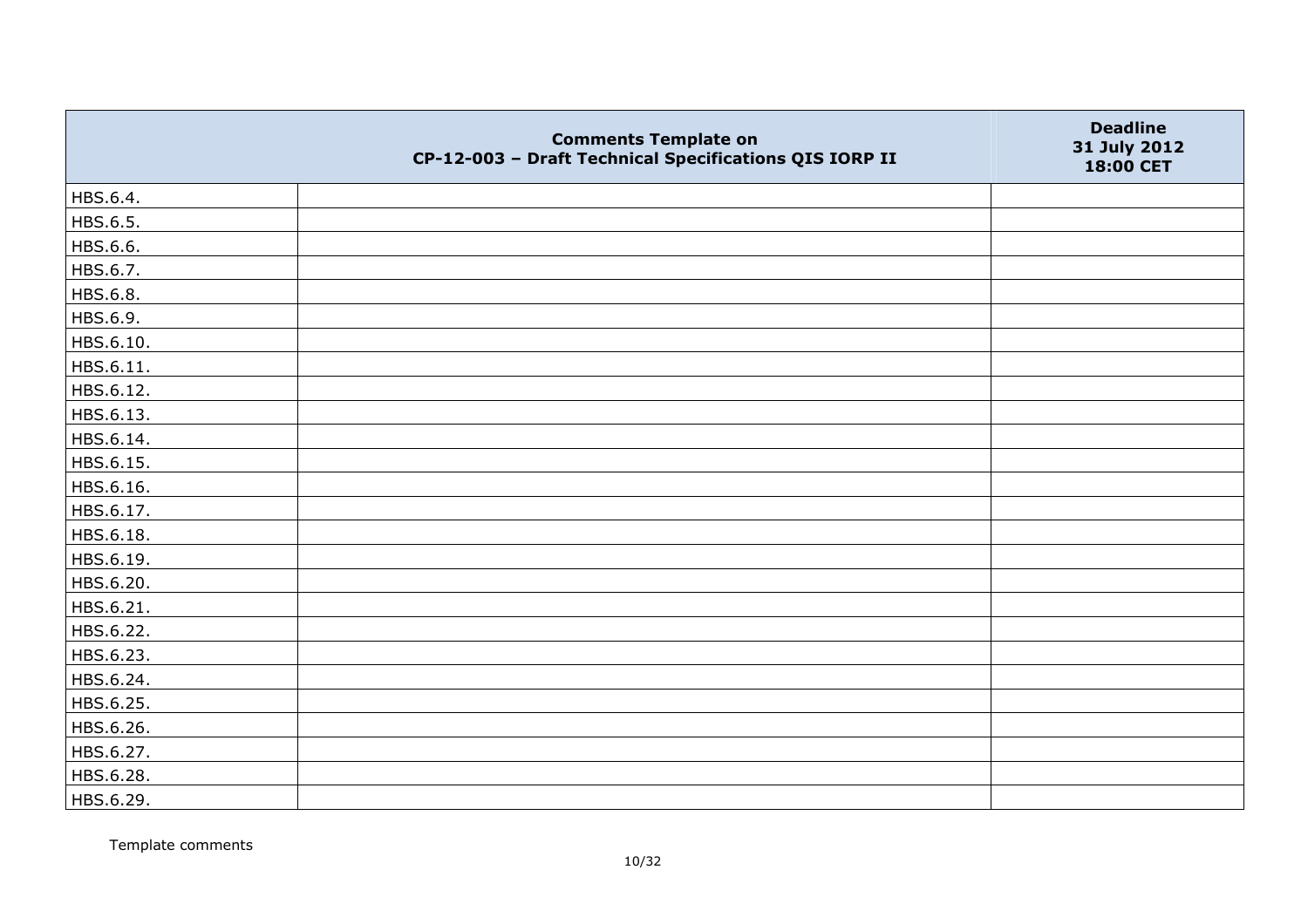|           | <b>Comments Template on</b><br>CP-12-003 - Draft Technical Specifications QIS IORP II | <b>Deadline</b><br>31 July 2012<br>18:00 CET |
|-----------|---------------------------------------------------------------------------------------|----------------------------------------------|
| HBS.6.30. |                                                                                       |                                              |
| HBS.6.31. |                                                                                       |                                              |
| HBS.6.32. |                                                                                       |                                              |
| HBS.6.33. |                                                                                       |                                              |
| HBS.6.34. |                                                                                       |                                              |
| HBS.6.35. |                                                                                       |                                              |
| HBS.6.36. |                                                                                       |                                              |
| HBS.6.37. |                                                                                       |                                              |
| HBS.6.38. |                                                                                       |                                              |
| HBS.6.39. |                                                                                       |                                              |
| HBS.6.40. |                                                                                       |                                              |
| HBS.6.41. |                                                                                       |                                              |
| HBS.6.42. |                                                                                       |                                              |
| HBS.6.43. |                                                                                       |                                              |
| HBS.6.44. |                                                                                       |                                              |
| HBS.6.45. |                                                                                       |                                              |
| HBS.6.46. |                                                                                       |                                              |
| HBS.6.47. |                                                                                       |                                              |
| HBS.6.48. |                                                                                       |                                              |
| HBS.6.49. |                                                                                       |                                              |
| HBS.6.50. |                                                                                       |                                              |
| HBS.6.51. |                                                                                       |                                              |
| HBS.6.52. |                                                                                       |                                              |
| HBS.6.53. |                                                                                       |                                              |
| HBS.6.54. |                                                                                       |                                              |
| HBS.6.55. |                                                                                       |                                              |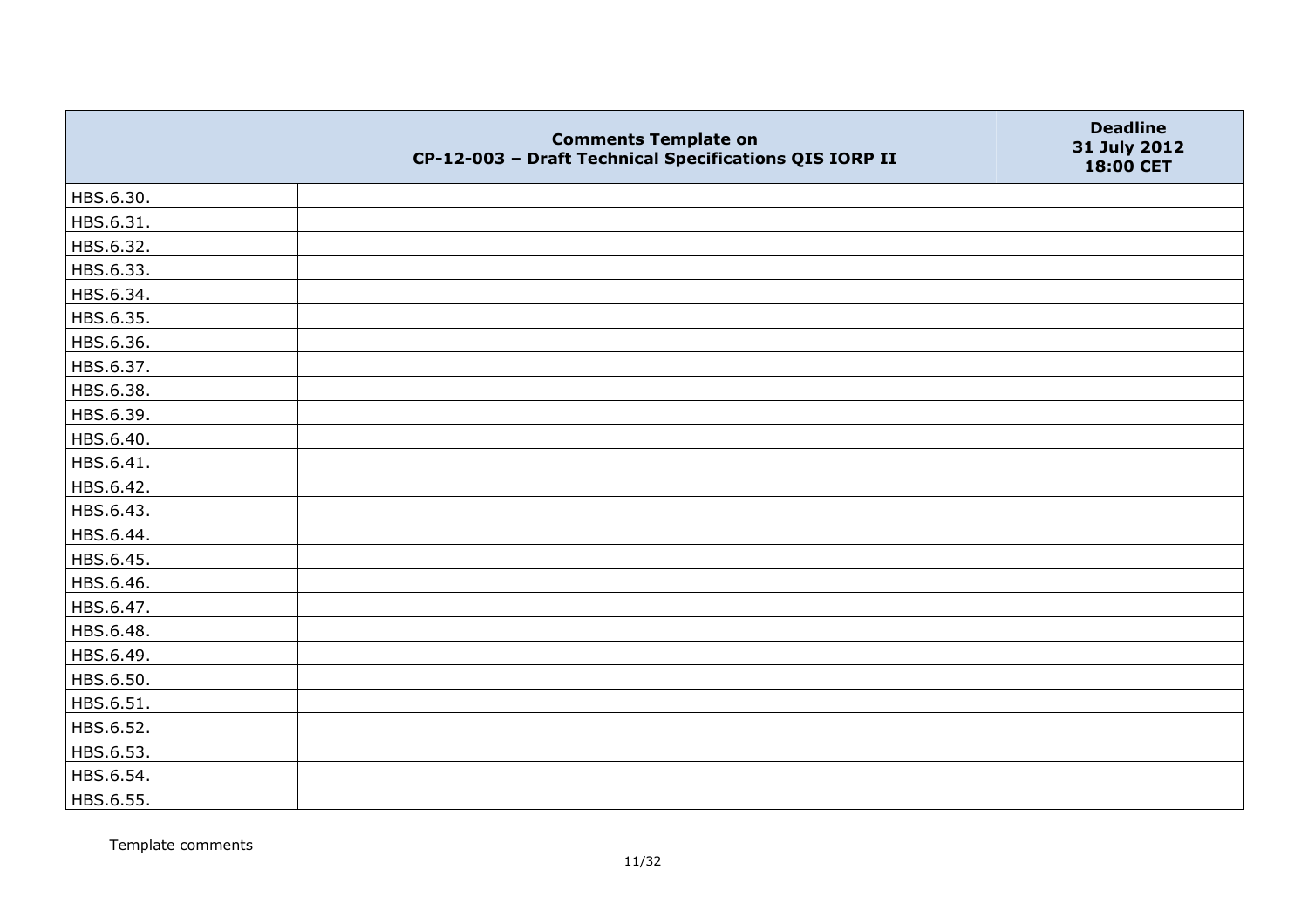|           | <b>Comments Template on</b><br>CP-12-003 - Draft Technical Specifications QIS IORP II | <b>Deadline</b><br>31 July 2012<br>18:00 CET |
|-----------|---------------------------------------------------------------------------------------|----------------------------------------------|
| HBS.6.56. |                                                                                       |                                              |
| HBS.6.57. |                                                                                       |                                              |
| HBS.6.58. |                                                                                       |                                              |
| HBS.6.59. |                                                                                       |                                              |
| HBS.6.60. |                                                                                       |                                              |
| HBS.6.61. |                                                                                       |                                              |
| HBS.6.62. |                                                                                       |                                              |
| HBS.6.63. |                                                                                       |                                              |
| HBS.6.64. |                                                                                       |                                              |
| HBS.6.65. |                                                                                       |                                              |
| HBS.6.66. |                                                                                       |                                              |
| HBS.6.67. |                                                                                       |                                              |
| HBS.6.68. |                                                                                       |                                              |
| HBS.6.69. |                                                                                       |                                              |
| HBS.6.70. |                                                                                       |                                              |
| HBS.6.71. |                                                                                       |                                              |
| HBS.6.72. |                                                                                       |                                              |
| HBS.6.73. |                                                                                       |                                              |
| HBS.6.74. |                                                                                       |                                              |
| HBS.6.75. |                                                                                       |                                              |
| HBS.6.76. |                                                                                       |                                              |
| HBS.6.77. |                                                                                       |                                              |
| HBS.6.78. |                                                                                       |                                              |
| HBS.6.79. |                                                                                       |                                              |
| HBS.6.80. |                                                                                       |                                              |
| HBS.6.81. |                                                                                       |                                              |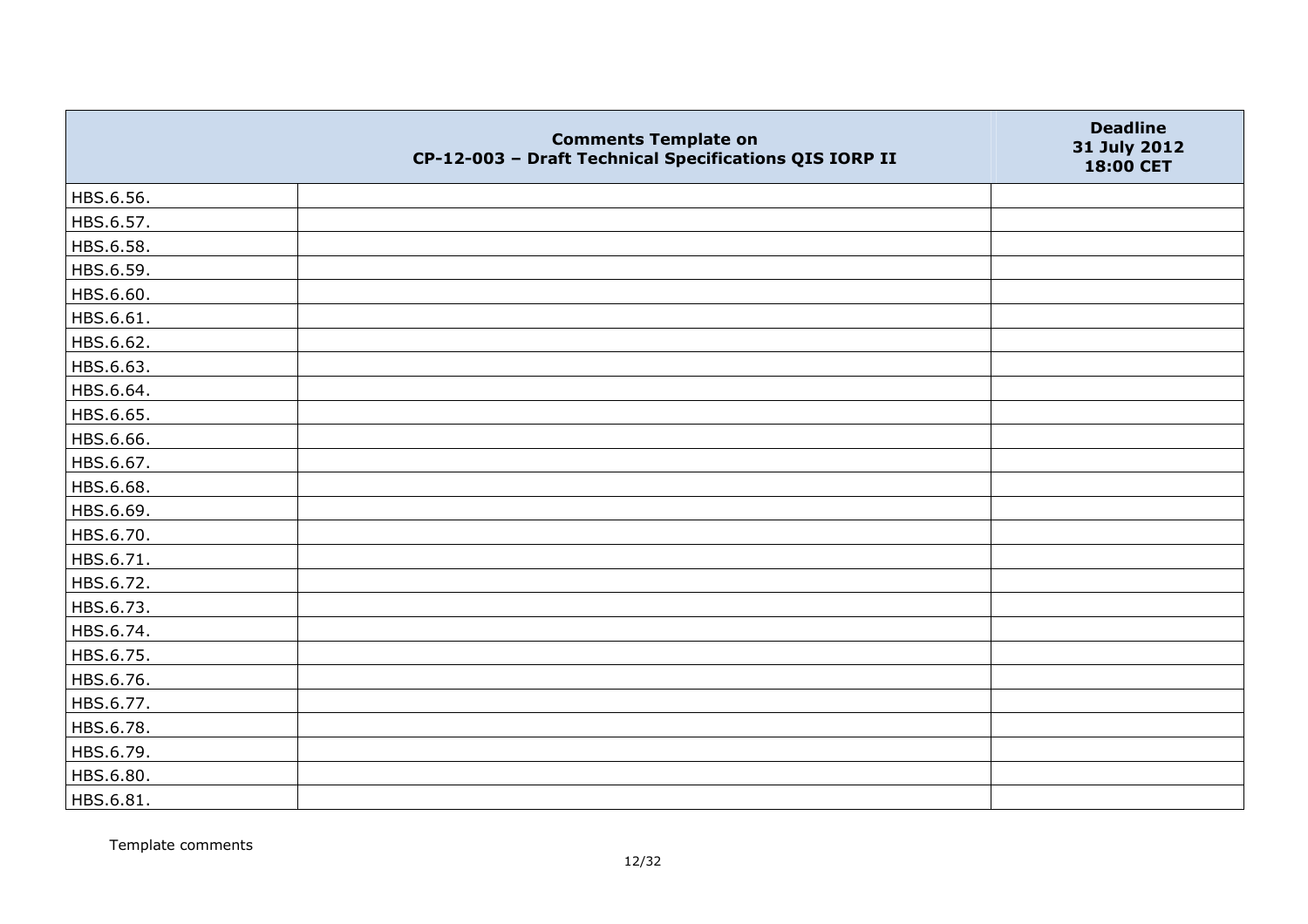|           | <b>Comments Template on</b><br>CP-12-003 - Draft Technical Specifications QIS IORP II | <b>Deadline</b><br>31 July 2012<br>18:00 CET |
|-----------|---------------------------------------------------------------------------------------|----------------------------------------------|
| HBS.6.82. |                                                                                       |                                              |
| HBS.6.83. |                                                                                       |                                              |
| HBS.6.84. |                                                                                       |                                              |
| HBS.6.85. |                                                                                       |                                              |
| HBS.6.86. |                                                                                       |                                              |
| HBS.6.87. |                                                                                       |                                              |
| HBS.6.88. |                                                                                       |                                              |
| HBS.6.89. |                                                                                       |                                              |
| HBS.6.90. |                                                                                       |                                              |
| HBS.7.1.  |                                                                                       |                                              |
| HBS.7.2.  |                                                                                       |                                              |
| HBS.7.3.  |                                                                                       |                                              |
| HBS.7.4.  |                                                                                       |                                              |
| HBS.7.5.  |                                                                                       |                                              |
| HBS.7.6.  |                                                                                       |                                              |
| HBS.7.7.  |                                                                                       |                                              |
| HBS.7.8.  |                                                                                       |                                              |
| HBS.7.9.  |                                                                                       |                                              |
| HBS.7.10. |                                                                                       |                                              |
| HBS.7.11. |                                                                                       |                                              |
| HBS.7.12. |                                                                                       |                                              |
| HBS.7.13. |                                                                                       |                                              |
| HBS.7.14. |                                                                                       |                                              |
| HBS.7.15. |                                                                                       |                                              |
| HBS.7.16. |                                                                                       |                                              |
| HBS.7.17. |                                                                                       |                                              |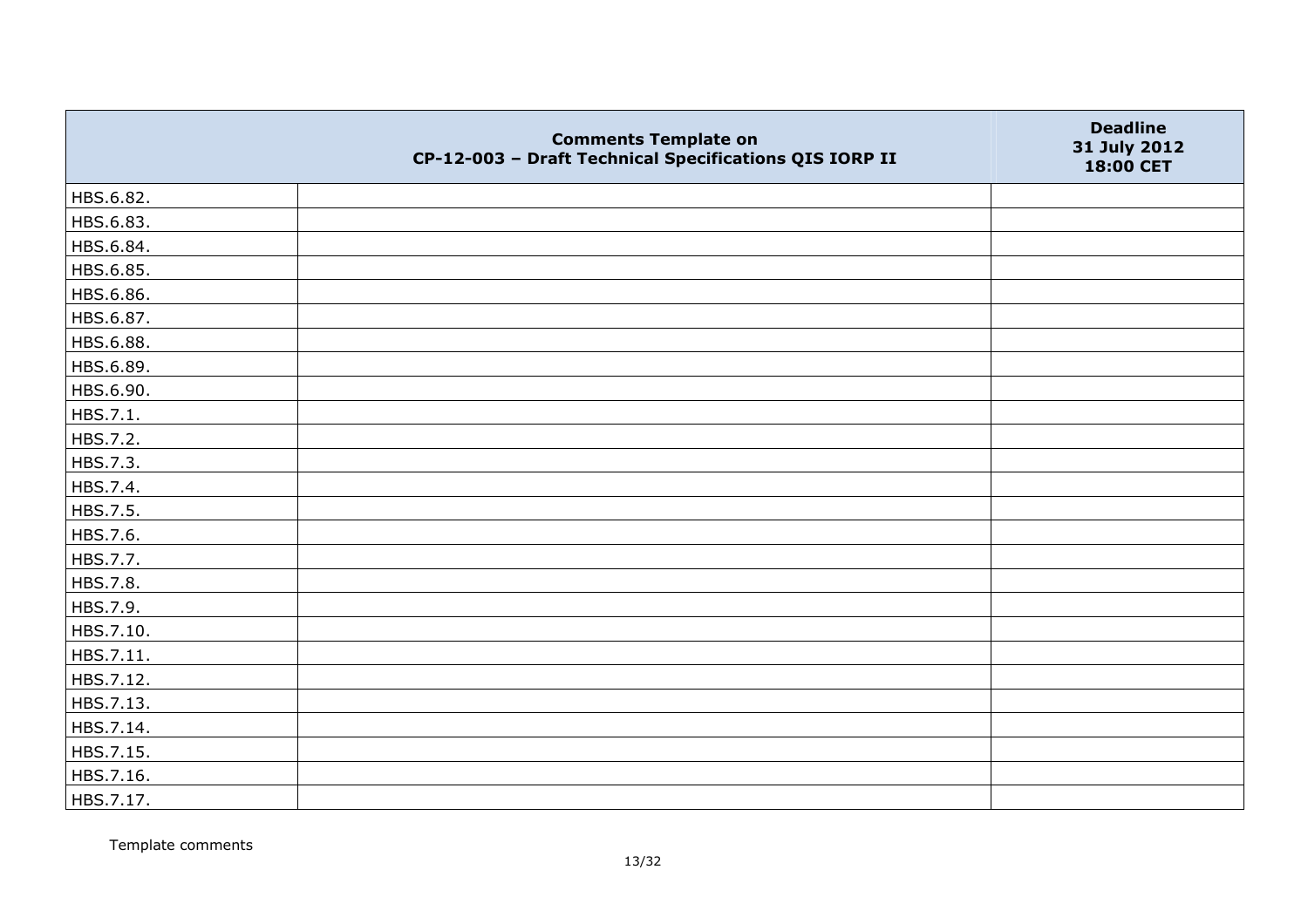|           | <b>Comments Template on</b><br>CP-12-003 - Draft Technical Specifications QIS IORP II | <b>Deadline</b><br>31 July 2012<br>18:00 CET |
|-----------|---------------------------------------------------------------------------------------|----------------------------------------------|
| HBS.7.18. |                                                                                       |                                              |
| HBS.7.19. |                                                                                       |                                              |
| HBS.7.20. |                                                                                       |                                              |
| HBS.7.21. |                                                                                       |                                              |
| HBS.7.22. |                                                                                       |                                              |
| HBS.7.23. |                                                                                       |                                              |
| HBS.7.24. |                                                                                       |                                              |
| HBS.7.25. |                                                                                       |                                              |
| HBS.7.26. |                                                                                       |                                              |
| HBS.7.27. |                                                                                       |                                              |
| HBS.7.28. |                                                                                       |                                              |
| HBS.7.29. |                                                                                       |                                              |
| HBS.7.30. |                                                                                       |                                              |
| HBS.7.31. |                                                                                       |                                              |
| HBS.7.32. |                                                                                       |                                              |
| HBS.7.33. |                                                                                       |                                              |
| HBS.7.34. |                                                                                       |                                              |
| HBS.7.35. |                                                                                       |                                              |
| HBS.7.36. |                                                                                       |                                              |
| HBS.7.37. |                                                                                       |                                              |
| HBS.7.38. |                                                                                       |                                              |
| HBS.7.39. |                                                                                       |                                              |
| HBS.7.40. |                                                                                       |                                              |
| HBS.7.41. |                                                                                       |                                              |
| HBS.7.42. |                                                                                       |                                              |
| HBS.8.1.  |                                                                                       |                                              |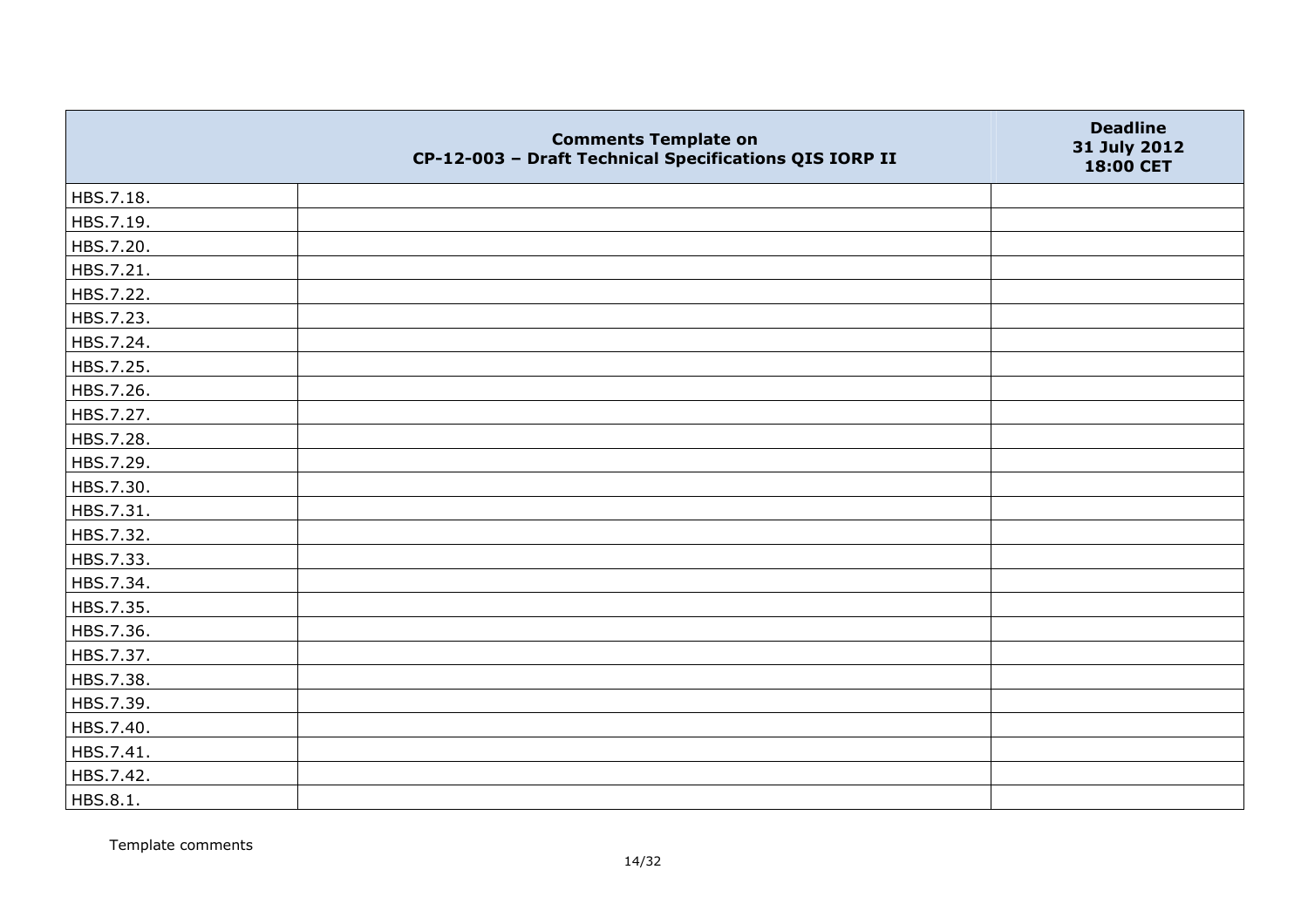|           | <b>Comments Template on</b><br>CP-12-003 - Draft Technical Specifications QIS IORP II | <b>Deadline</b><br>31 July 2012<br>18:00 CET |
|-----------|---------------------------------------------------------------------------------------|----------------------------------------------|
| HBS.8.2.  |                                                                                       |                                              |
| HBS.8.3.  |                                                                                       |                                              |
| HBS.8.4.  |                                                                                       |                                              |
| HBS.8.5.  |                                                                                       |                                              |
| HBS.8.6.  |                                                                                       |                                              |
| HBS.8.7.  |                                                                                       |                                              |
| HBS.8.8.  |                                                                                       |                                              |
| HBS.8.9.  |                                                                                       |                                              |
| HBS.8.10. |                                                                                       |                                              |
| HBS.8.11. |                                                                                       |                                              |
| HBS.8.12. |                                                                                       |                                              |
| HBS.8.13. |                                                                                       |                                              |
| HBS.8.14. |                                                                                       |                                              |
| HBS.8.15. |                                                                                       |                                              |
| HBS.8.16. |                                                                                       |                                              |
| HBS.8.17. |                                                                                       |                                              |
| HBS.8.18. |                                                                                       |                                              |
| HBS.8.19. |                                                                                       |                                              |
| HBS.8.20. |                                                                                       |                                              |
| HBS.8.21. |                                                                                       |                                              |
| HBS.8.22. |                                                                                       |                                              |
| HBS.8.23. |                                                                                       |                                              |
| HBS.8.24. |                                                                                       |                                              |
| HBS.9.1.  |                                                                                       |                                              |
| HBS.9.2.  |                                                                                       |                                              |
| HBS.9.3.  |                                                                                       |                                              |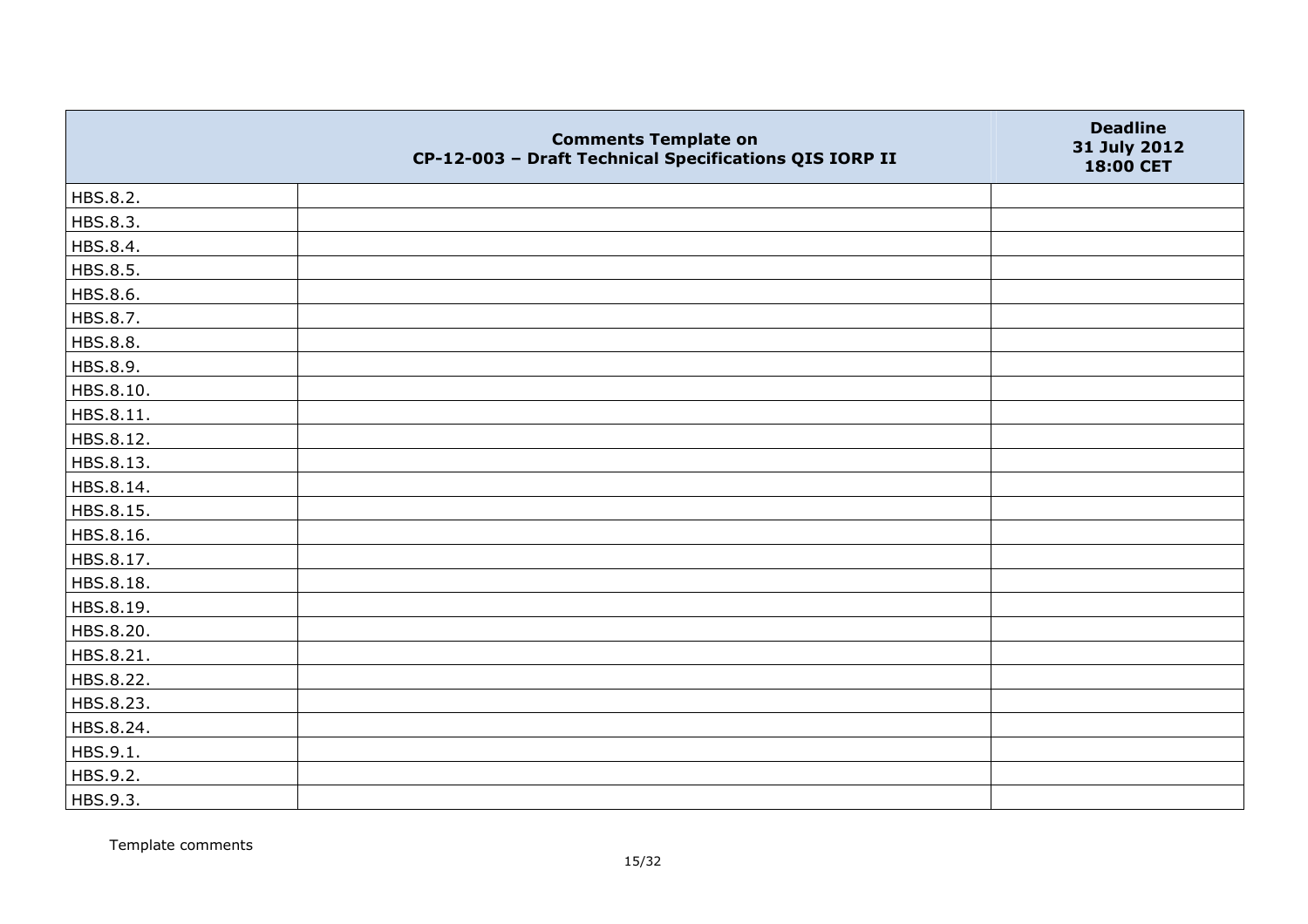|               | <b>Comments Template on</b><br>CP-12-003 - Draft Technical Specifications QIS IORP II | <b>Deadline</b><br>31 July 2012<br>18:00 CET |
|---------------|---------------------------------------------------------------------------------------|----------------------------------------------|
| HBS.9.4.      |                                                                                       |                                              |
| HBS.9.5.      |                                                                                       |                                              |
| HBS.9.6.      |                                                                                       |                                              |
| HBS.9.7.      |                                                                                       |                                              |
| HBS.9.8.      |                                                                                       |                                              |
| HBS.9.9.      |                                                                                       |                                              |
| SCR.1.1.      |                                                                                       |                                              |
| SCR.1.2.      |                                                                                       |                                              |
| SCR.1.3.      |                                                                                       |                                              |
| SCR.1.4.      |                                                                                       |                                              |
| SCR.1.5.      |                                                                                       |                                              |
| SCR.1.6.      |                                                                                       |                                              |
| SCR.1.7.      |                                                                                       |                                              |
| SCR.1.8.      |                                                                                       |                                              |
| SCR.1.9.      |                                                                                       |                                              |
| SCR.1.10.     |                                                                                       |                                              |
| SCR.1.11.     |                                                                                       |                                              |
| SCR.1.12.     |                                                                                       |                                              |
| SCR.1.13.     |                                                                                       |                                              |
| SCR.1.14.     |                                                                                       |                                              |
| $ $ SCR.1.15. |                                                                                       |                                              |
| SCR.1.16.     |                                                                                       |                                              |
| SCR.1.17.     |                                                                                       |                                              |
| SCR.1.18.     |                                                                                       |                                              |
| SCR.1.19.     |                                                                                       |                                              |
| SCR.1.20.     |                                                                                       |                                              |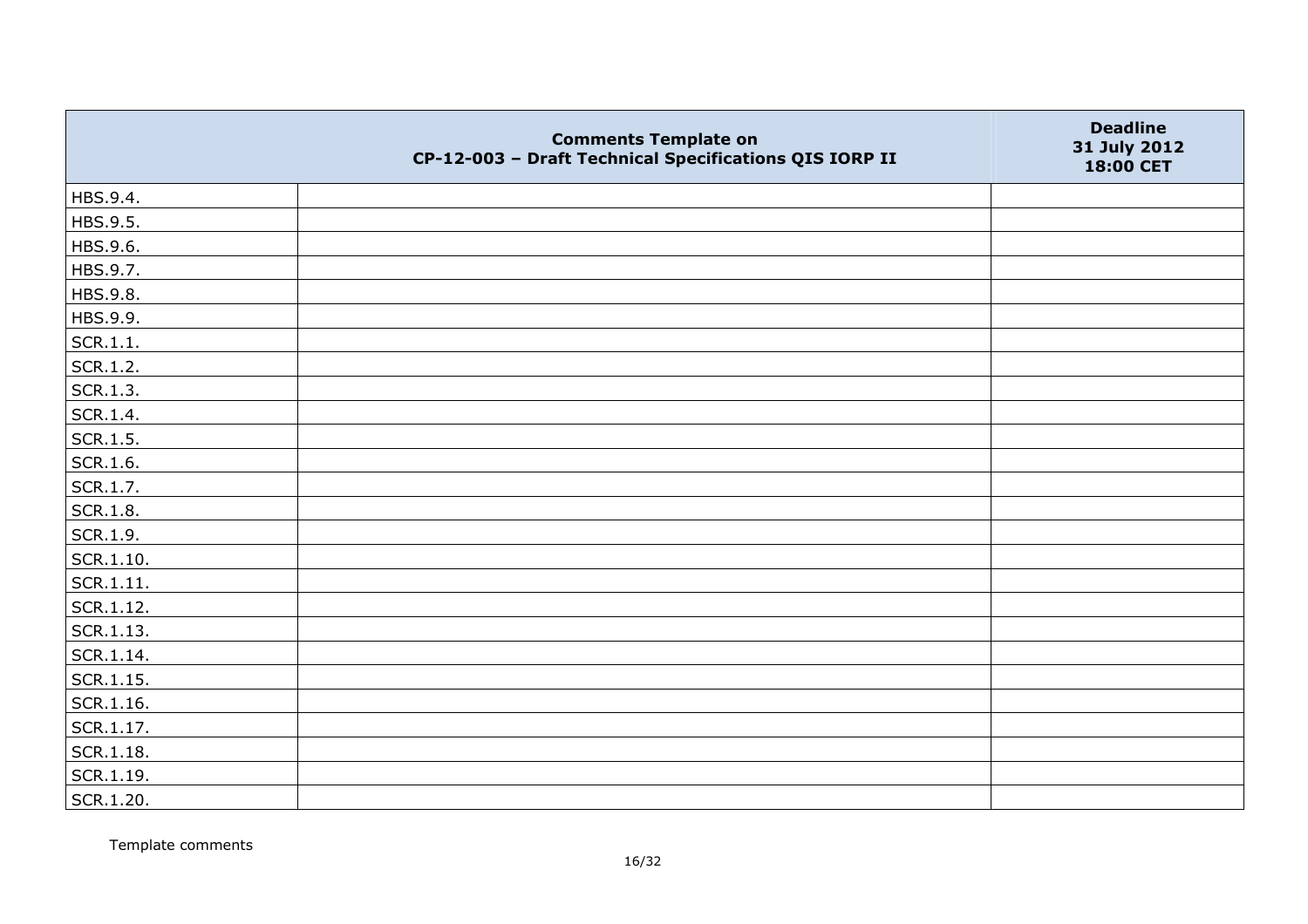|           | <b>Comments Template on</b><br>CP-12-003 - Draft Technical Specifications QIS IORP II | <b>Deadline</b><br>31 July 2012<br>18:00 CET |
|-----------|---------------------------------------------------------------------------------------|----------------------------------------------|
| SCR.1.21. |                                                                                       |                                              |
| SCR.1.22. |                                                                                       |                                              |
| SCR.1.23. |                                                                                       |                                              |
| SCR.1.24. |                                                                                       |                                              |
| SCR.1.25. |                                                                                       |                                              |
| SCR.2.1.  |                                                                                       |                                              |
| SCR.2.2.  |                                                                                       |                                              |
| SCR.2.3.  |                                                                                       |                                              |
| SCR.2.4.  |                                                                                       |                                              |
| SCR.2.5.  |                                                                                       |                                              |
| SCR.2.6.  |                                                                                       |                                              |
| SCR.2.7.  |                                                                                       |                                              |
| SCR.2.8.  |                                                                                       |                                              |
| SCR.2.9.  |                                                                                       |                                              |
| SCR.2.10. |                                                                                       |                                              |
| SCR.2.11. |                                                                                       |                                              |
| SCR.2.12. |                                                                                       |                                              |
| SCR.2.13. |                                                                                       |                                              |
| SCR.2.14. |                                                                                       |                                              |
| SCR.2.15. |                                                                                       |                                              |
| SCR.2.16. |                                                                                       |                                              |
| SCR.2.17. |                                                                                       |                                              |
| SCR.2.18. |                                                                                       |                                              |
| SCR.2.19. |                                                                                       |                                              |
| SCR.2.20. |                                                                                       |                                              |
| SCR.2.21. |                                                                                       |                                              |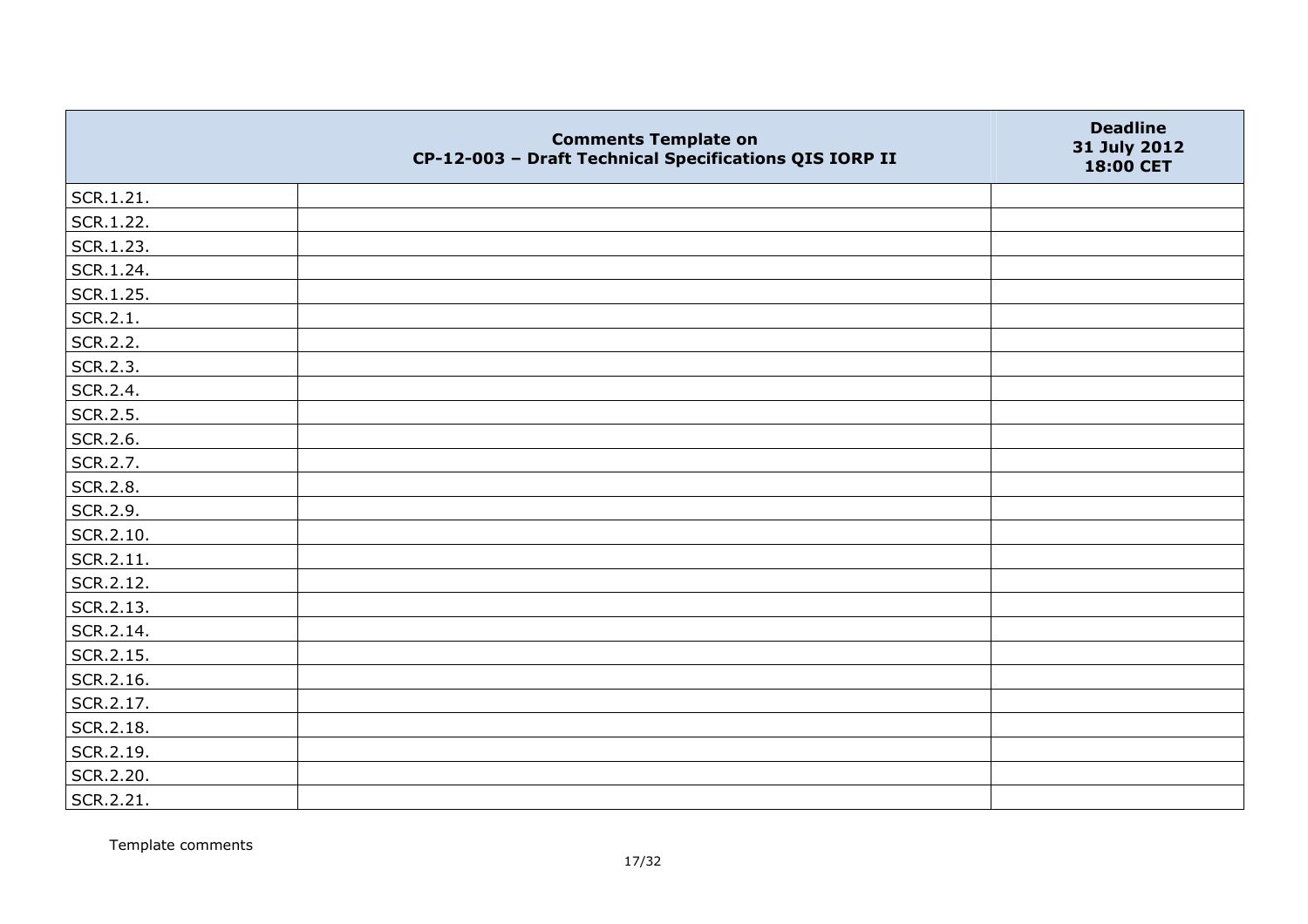|           | <b>Comments Template on</b><br>CP-12-003 - Draft Technical Specifications QIS IORP II | <b>Deadline</b><br>31 July 2012<br>18:00 CET |
|-----------|---------------------------------------------------------------------------------------|----------------------------------------------|
| SCR.2.22. |                                                                                       |                                              |
| SCR.2.23. |                                                                                       |                                              |
| SCR.2.24. |                                                                                       |                                              |
| SCR.2.25. |                                                                                       |                                              |
| SCR.2.26. |                                                                                       |                                              |
| SCR.2.27. |                                                                                       |                                              |
| SCR.2.28. |                                                                                       |                                              |
| SCR.2.29. |                                                                                       |                                              |
| SCR.2.30. |                                                                                       |                                              |
| SCR.2.31. |                                                                                       |                                              |
| SCR.2.32. |                                                                                       |                                              |
| SCR.2.33. |                                                                                       |                                              |
| SCR.2.34. |                                                                                       |                                              |
| SCR.2.35. |                                                                                       |                                              |
| SCR.3.1.  |                                                                                       |                                              |
| SCR.3.2.  |                                                                                       |                                              |
| SCR.3.3.  |                                                                                       |                                              |
| SCR.3.4.  |                                                                                       |                                              |
| SCR.3.5.  |                                                                                       |                                              |
| SCR.3.6.  |                                                                                       |                                              |
| SCR.4.1.  |                                                                                       |                                              |
| SCR.4.2.  |                                                                                       |                                              |
| SCR.4.3.  |                                                                                       |                                              |
| SCR.4.4.  |                                                                                       |                                              |
| SCR.5.1.  |                                                                                       |                                              |
| SCR.5.2.  |                                                                                       |                                              |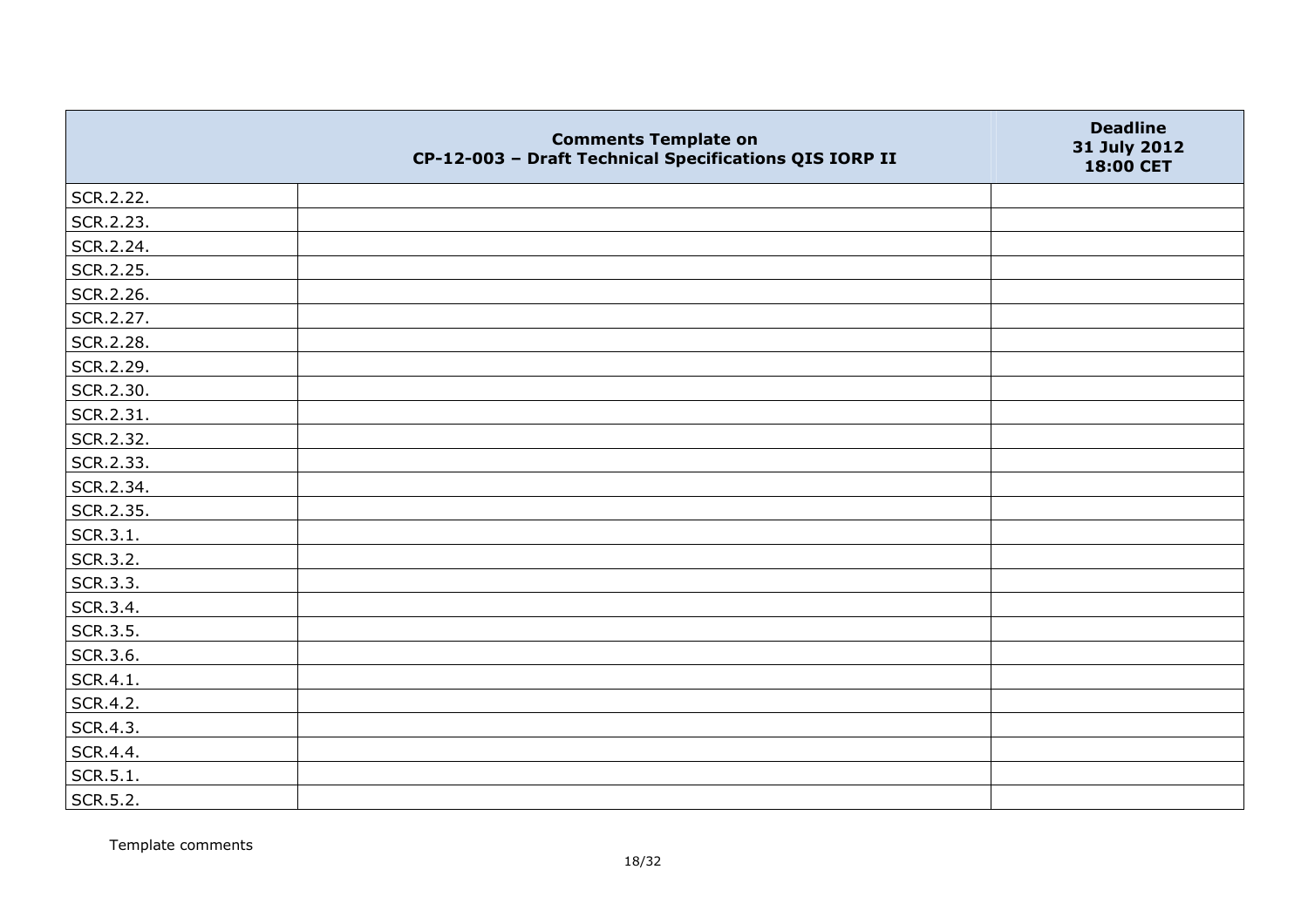|                   | <b>Comments Template on</b><br>CP-12-003 - Draft Technical Specifications QIS IORP II | <b>Deadline</b><br>31 July 2012<br>18:00 CET |
|-------------------|---------------------------------------------------------------------------------------|----------------------------------------------|
| SCR.5.3.          |                                                                                       |                                              |
| SCR.5.4.          |                                                                                       |                                              |
| SCR.5.5.          |                                                                                       |                                              |
| SCR.5.6.          |                                                                                       |                                              |
| SCR.5.7.          |                                                                                       |                                              |
| SCR.5.8.          |                                                                                       |                                              |
| SCR.5.9.          |                                                                                       |                                              |
| SCR.5.10.         |                                                                                       |                                              |
| $\vert$ SCR.5.11. |                                                                                       |                                              |
| SCR.5.12.         |                                                                                       |                                              |
| $\vert$ SCR.5.13. |                                                                                       |                                              |
| SCR.5.14.         |                                                                                       |                                              |
| SCR.5.15.         |                                                                                       |                                              |
| SCR.5.16.         |                                                                                       |                                              |
| SCR.5.17.         |                                                                                       |                                              |
| SCR.5.18.         |                                                                                       |                                              |
| SCR.5.19.         |                                                                                       |                                              |
| SCR.5.20.         |                                                                                       |                                              |
| SCR.5.21.         |                                                                                       |                                              |
| SCR.5.22.         |                                                                                       |                                              |
| SCR.5.23.         |                                                                                       |                                              |
| SCR.5.24.         |                                                                                       |                                              |
| SCR.5.25.         |                                                                                       |                                              |
| SCR.5.26.         |                                                                                       |                                              |
| SCR.5.27.         |                                                                                       |                                              |
| SCR.5.28.         |                                                                                       |                                              |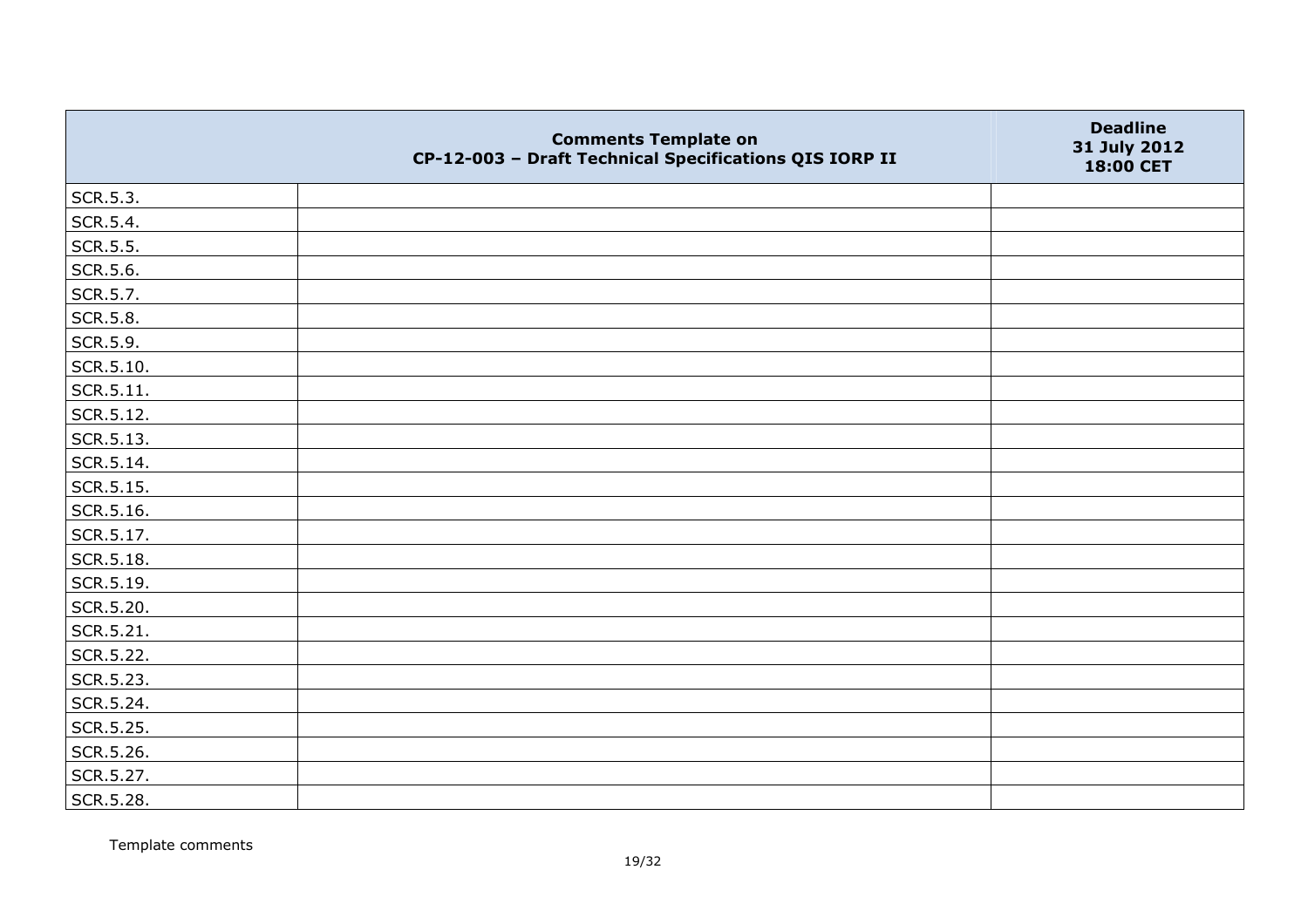|           | <b>Comments Template on</b><br>CP-12-003 - Draft Technical Specifications QIS IORP II | <b>Deadline</b><br>31 July 2012<br>18:00 CET |
|-----------|---------------------------------------------------------------------------------------|----------------------------------------------|
| SCR.5.29. |                                                                                       |                                              |
| SCR.5.30. |                                                                                       |                                              |
| SCR.5.31. |                                                                                       |                                              |
| SCR.5.32. |                                                                                       |                                              |
| SCR.5.33. |                                                                                       |                                              |
| SCR.5.34. |                                                                                       |                                              |
| SCR.5.35. |                                                                                       |                                              |
| SCR.5.36. |                                                                                       |                                              |
| SCR.5.37. |                                                                                       |                                              |
| SCR.5.38. |                                                                                       |                                              |
| SCR.5.39. |                                                                                       |                                              |
| SCR.5.40. |                                                                                       |                                              |
| SCR.5.41. |                                                                                       |                                              |
| SCR.5.42. |                                                                                       |                                              |
| SCR.5.43. |                                                                                       |                                              |
| SCR.5.44. |                                                                                       |                                              |
| SCR.5.45. |                                                                                       |                                              |
| SCR.5.46. |                                                                                       |                                              |
| SCR.5.47. |                                                                                       |                                              |
| SCR.5.48. |                                                                                       |                                              |
| SCR.5.49. |                                                                                       |                                              |
| SCR.5.50. |                                                                                       |                                              |
| SCR.5.51. |                                                                                       |                                              |
| SCR.5.52. |                                                                                       |                                              |
| SCR.5.53. |                                                                                       |                                              |
| SCR.5.54. |                                                                                       |                                              |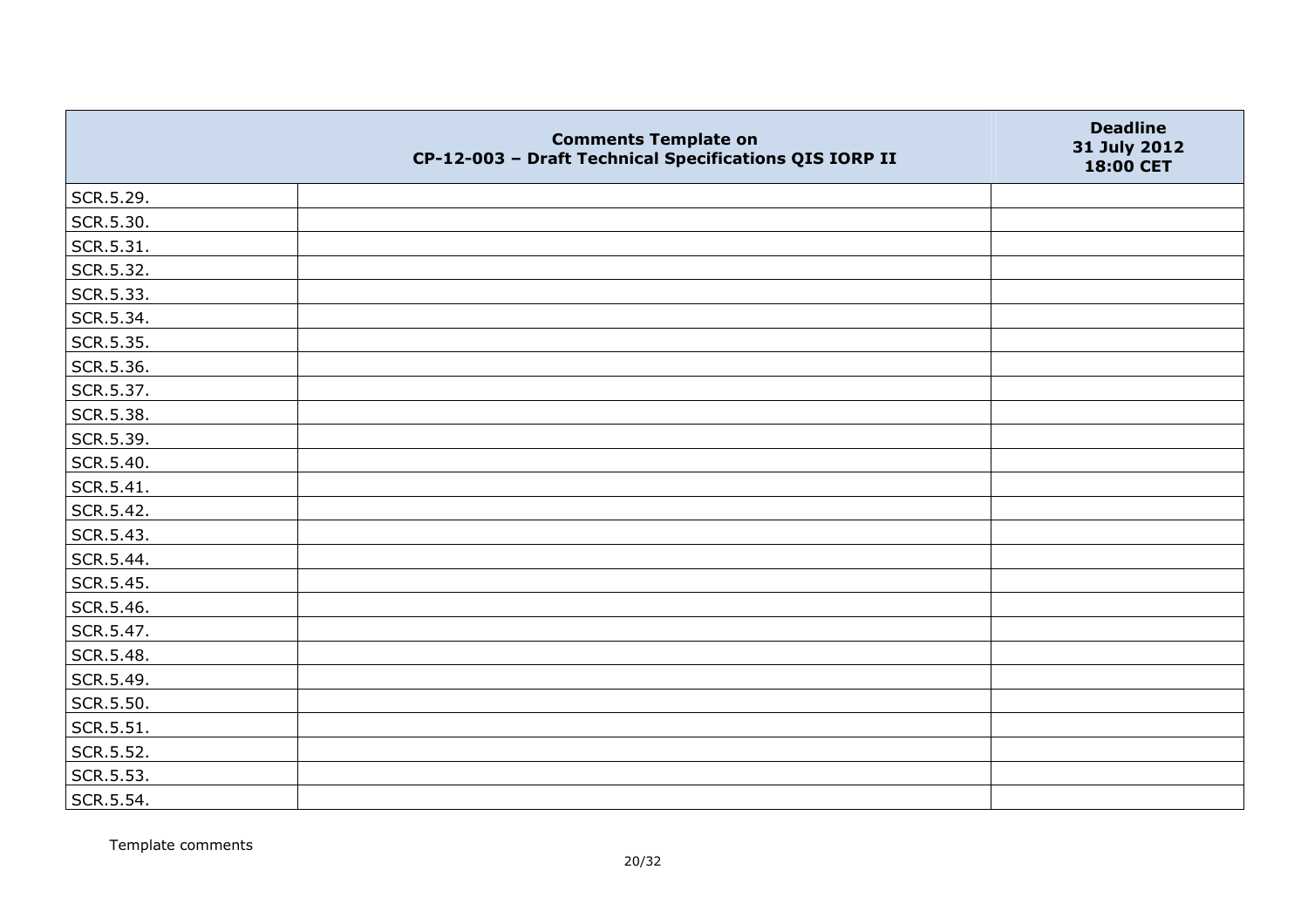|           | <b>Comments Template on</b><br>CP-12-003 - Draft Technical Specifications QIS IORP II | <b>Deadline</b><br>31 July 2012<br>18:00 CET |
|-----------|---------------------------------------------------------------------------------------|----------------------------------------------|
| SCR.5.55. |                                                                                       |                                              |
| SCR.5.56. |                                                                                       |                                              |
| SCR.5.57. |                                                                                       |                                              |
| SCR.5.58. |                                                                                       |                                              |
| SCR.5.59. |                                                                                       |                                              |
| SCR.5.60. |                                                                                       |                                              |
| SCR.5.61. |                                                                                       |                                              |
| SCR.5.62. |                                                                                       |                                              |
| SCR.5.63. |                                                                                       |                                              |
| SCR.5.64. |                                                                                       |                                              |
| SCR.5.65. |                                                                                       |                                              |
| SCR.5.66. |                                                                                       |                                              |
| SCR.5.67. |                                                                                       |                                              |
| SCR.5.68. |                                                                                       |                                              |
| SCR.5.69. |                                                                                       |                                              |
| SCR.5.70. |                                                                                       |                                              |
| SCR.5.71. |                                                                                       |                                              |
| SCR.5.72. |                                                                                       |                                              |
| SCR.5.73. |                                                                                       |                                              |
| SCR.5.74. |                                                                                       |                                              |
| SCR.5.75. |                                                                                       |                                              |
| SCR.5.76. |                                                                                       |                                              |
| SCR.5.77. |                                                                                       |                                              |
| SCR.5.78. |                                                                                       |                                              |
| SCR.5.79. |                                                                                       |                                              |
| SCR.5.80. |                                                                                       |                                              |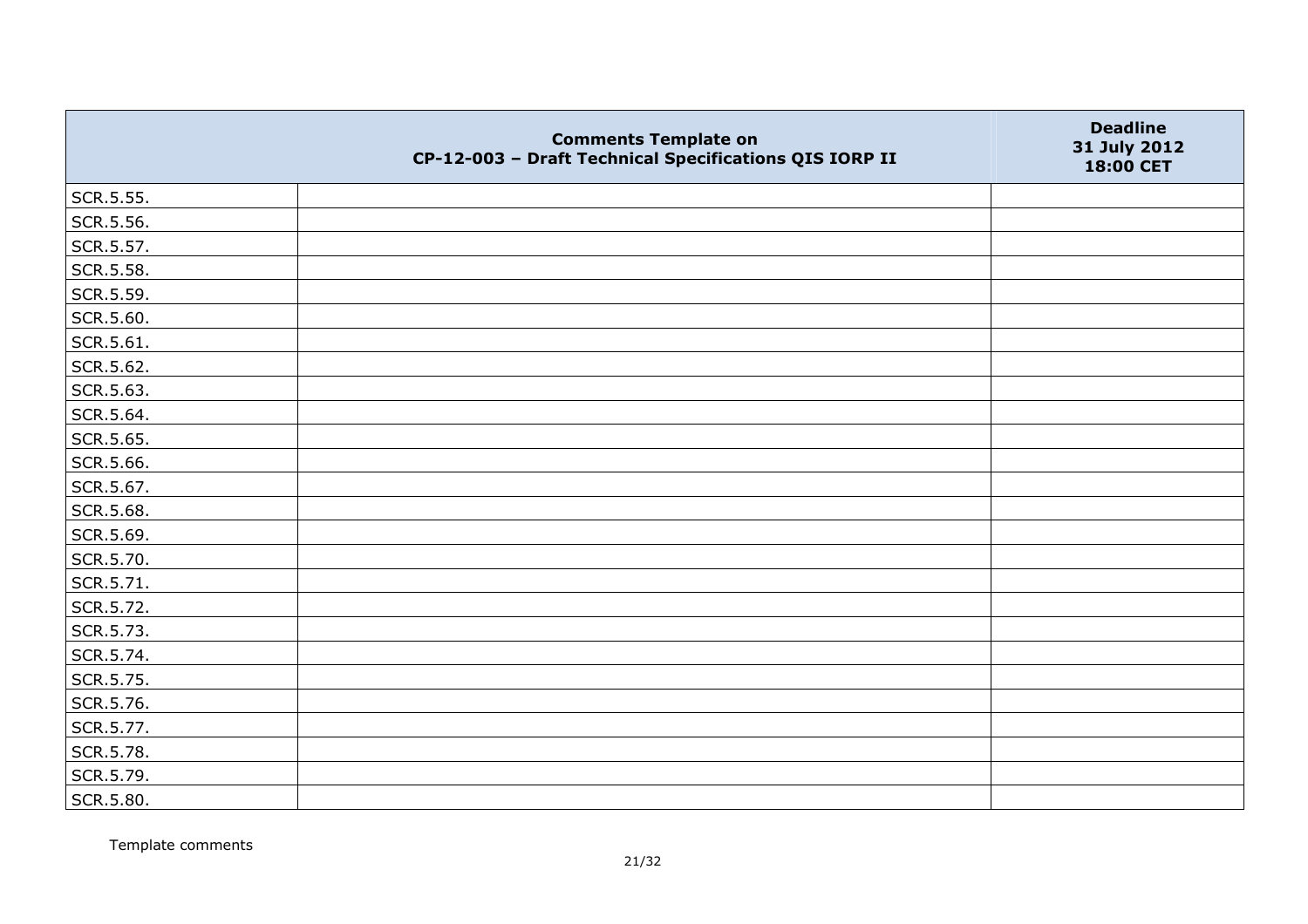|            | <b>Comments Template on</b><br>CP-12-003 - Draft Technical Specifications QIS IORP II | <b>Deadline</b><br>31 July 2012<br>18:00 CET |
|------------|---------------------------------------------------------------------------------------|----------------------------------------------|
| SCR.5.81.  |                                                                                       |                                              |
| SCR.5.82.  |                                                                                       |                                              |
| SCR.5.83.  |                                                                                       |                                              |
| SCR.5.84.  |                                                                                       |                                              |
| SCR.5.85.  |                                                                                       |                                              |
| SCR.5.86.  |                                                                                       |                                              |
| SCR.5.87.  |                                                                                       |                                              |
| SCR.5.88.  |                                                                                       |                                              |
| SCR.5.89.  |                                                                                       |                                              |
| SCR.5.90.  |                                                                                       |                                              |
| SCR.5.91.  |                                                                                       |                                              |
| SCR.5.92.  |                                                                                       |                                              |
| SCR.5.93.  |                                                                                       |                                              |
| SCR.5.94.  |                                                                                       |                                              |
| SCR.5.95.  |                                                                                       |                                              |
| SCR.5.96.  |                                                                                       |                                              |
| SCR.5.97.  |                                                                                       |                                              |
| SCR.5.98.  |                                                                                       |                                              |
| SCR.5.99.  |                                                                                       |                                              |
| SCR.5.100. |                                                                                       |                                              |
| SCR.5.101. |                                                                                       |                                              |
| SCR.5.102. |                                                                                       |                                              |
| SCR.5.103. |                                                                                       |                                              |
| SCR.5.104. |                                                                                       |                                              |
| SCR.5.105. |                                                                                       |                                              |
| SCR.5.106. |                                                                                       |                                              |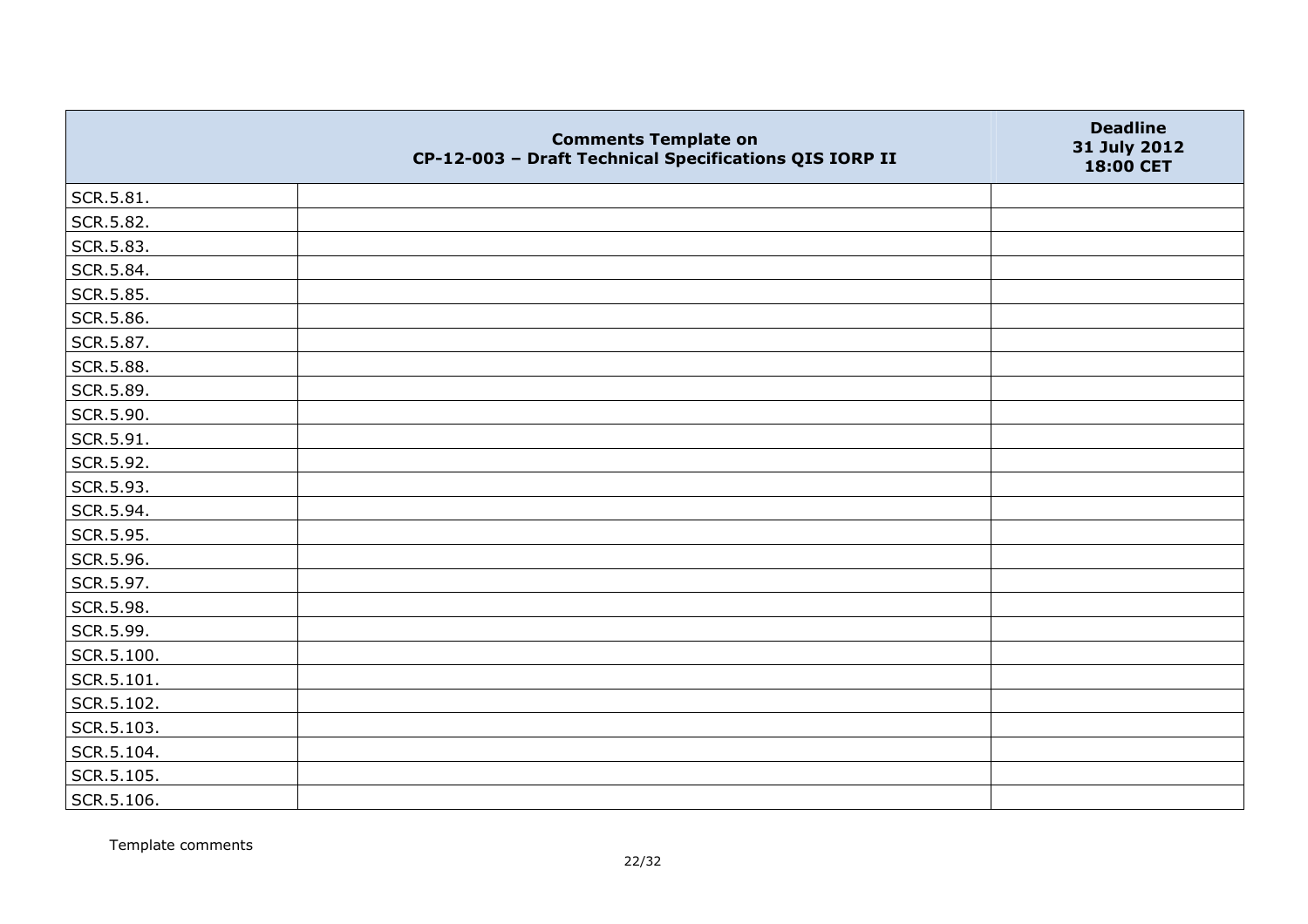|                    | <b>Comments Template on</b><br>CP-12-003 - Draft Technical Specifications QIS IORP II | <b>Deadline</b><br>31 July 2012<br>18:00 CET |
|--------------------|---------------------------------------------------------------------------------------|----------------------------------------------|
| SCR.5.107.         |                                                                                       |                                              |
| SCR.5.108.         |                                                                                       |                                              |
| SCR.5.109.         |                                                                                       |                                              |
| $\vert$ SCR.5.110. |                                                                                       |                                              |
| SCR.5.111.         |                                                                                       |                                              |
| SCR.5.112.         |                                                                                       |                                              |
| SCR.5.113.         |                                                                                       |                                              |
| SCR.5.114.         |                                                                                       |                                              |
| SCR.5.115.         |                                                                                       |                                              |
| SCR.5.116.         |                                                                                       |                                              |
| SCR.5.117.         |                                                                                       |                                              |
| SCR.5.118.         |                                                                                       |                                              |
| SCR.5.119.         |                                                                                       |                                              |
| SCR.5.120.         |                                                                                       |                                              |
| SCR.5.121.         |                                                                                       |                                              |
| SCR.5.122.         |                                                                                       |                                              |
| SCR.5.123.         |                                                                                       |                                              |
| SCR.5.124.         |                                                                                       |                                              |
| SCR.5.125.         |                                                                                       |                                              |
| SCR.5.126.         |                                                                                       |                                              |
| SCR.5.127.         |                                                                                       |                                              |
| SCR.5.128.         |                                                                                       |                                              |
| SCR.5.129.         |                                                                                       |                                              |
| SCR.5.130.         |                                                                                       |                                              |
| SCR.5.131.         |                                                                                       |                                              |
| SCR.6.1.           |                                                                                       |                                              |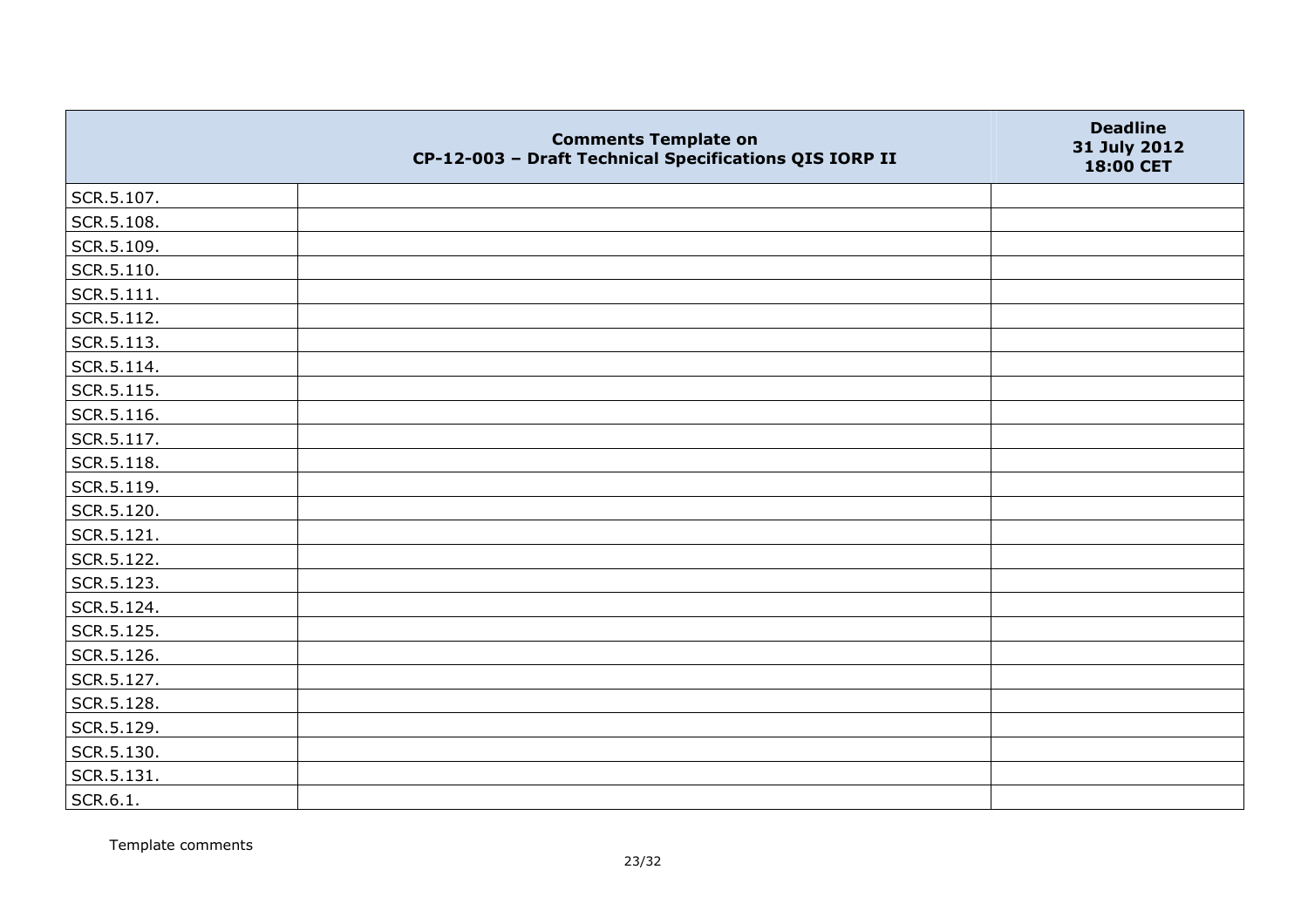|           | <b>Comments Template on</b><br>CP-12-003 - Draft Technical Specifications QIS IORP II | <b>Deadline</b><br>31 July 2012<br>18:00 CET |
|-----------|---------------------------------------------------------------------------------------|----------------------------------------------|
| SCR.6.2.  |                                                                                       |                                              |
| SCR.6.3.  |                                                                                       |                                              |
| SCR.6.4.  |                                                                                       |                                              |
| SCR.6.5.  |                                                                                       |                                              |
| SCR.6.6.  |                                                                                       |                                              |
| SCR.6.7.  |                                                                                       |                                              |
| SCR.6.8.  |                                                                                       |                                              |
| SCR.6.9.  |                                                                                       |                                              |
| SCR.6.10. |                                                                                       |                                              |
| SCR.6.11. |                                                                                       |                                              |
| SCR.6.12. |                                                                                       |                                              |
| SCR.6.13. |                                                                                       |                                              |
| SCR.6.14. |                                                                                       |                                              |
| SCR.6.15. |                                                                                       |                                              |
| SCR.6.16. |                                                                                       |                                              |
| SCR.6.17. |                                                                                       |                                              |
| SCR.6.18. |                                                                                       |                                              |
| SCR.6.19. |                                                                                       |                                              |
| SCR.6.20. |                                                                                       |                                              |
| SCR.6.21. |                                                                                       |                                              |
| SCR.6.22. |                                                                                       |                                              |
| SCR.6.23. |                                                                                       |                                              |
| SCR.6.24. |                                                                                       |                                              |
| SCR.6.25. |                                                                                       |                                              |
| SCR.6.26. |                                                                                       |                                              |
| SCR.6.27. |                                                                                       |                                              |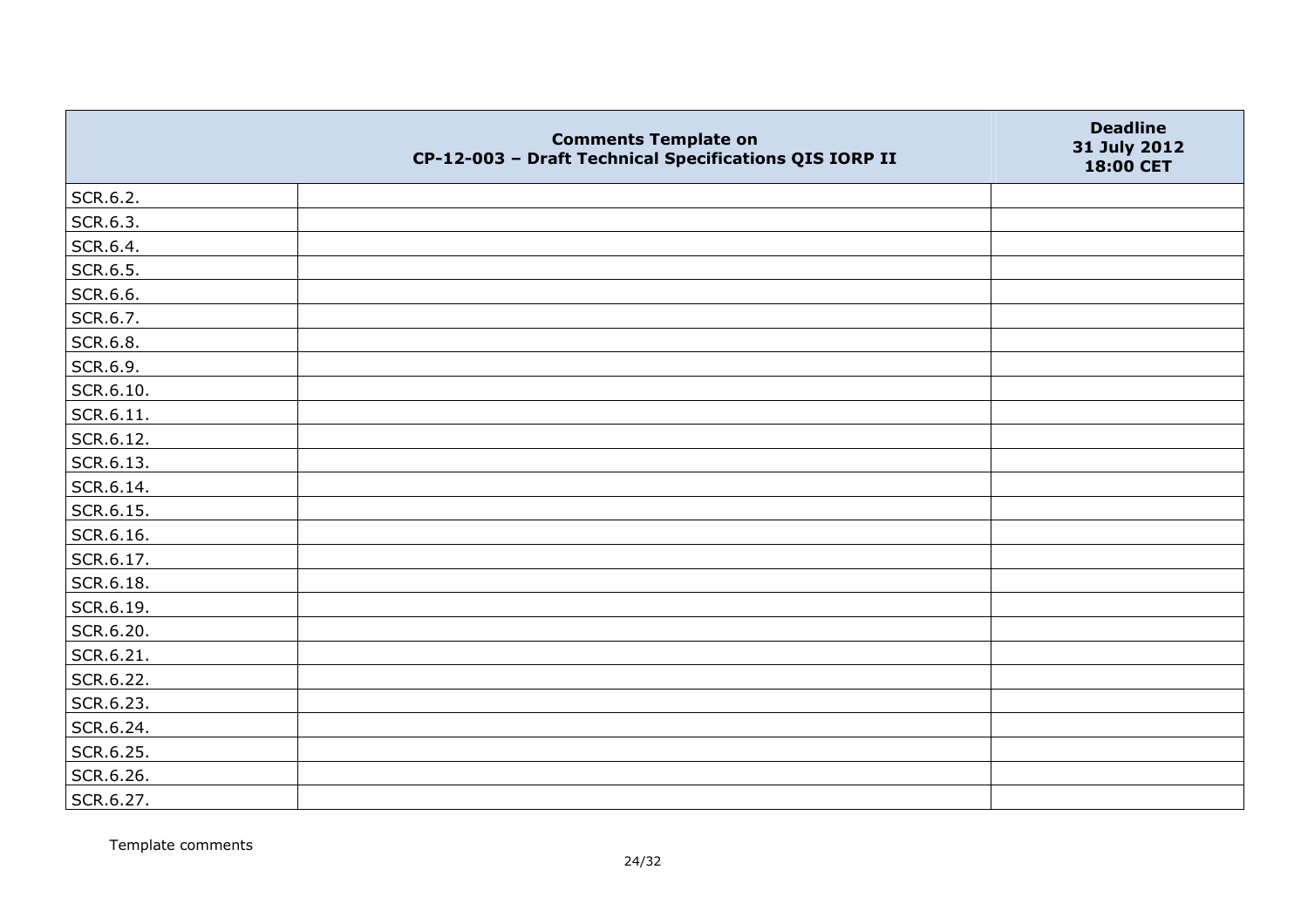|           | <b>Comments Template on</b><br>CP-12-003 - Draft Technical Specifications QIS IORP II | <b>Deadline</b><br>31 July 2012<br>18:00 CET |
|-----------|---------------------------------------------------------------------------------------|----------------------------------------------|
| SCR.6.28. |                                                                                       |                                              |
| SCR.6.29. |                                                                                       |                                              |
| SCR.6.30. |                                                                                       |                                              |
| SCR.6.31. |                                                                                       |                                              |
| SCR.6.32. |                                                                                       |                                              |
| SCR.7.1.  |                                                                                       |                                              |
| SCR.7.2.  |                                                                                       |                                              |
| SCR.7.3.  |                                                                                       |                                              |
| SCR.7.4.  |                                                                                       |                                              |
| SCR.7.5.  |                                                                                       |                                              |
| SCR.7.6.  |                                                                                       |                                              |
| SCR.7.7.  |                                                                                       |                                              |
| SCR.7.8.  |                                                                                       |                                              |
| SCR.7.9.  |                                                                                       |                                              |
| SCR.7.10. |                                                                                       |                                              |
| SCR.7.11. |                                                                                       |                                              |
| SCR.7.12. |                                                                                       |                                              |
| SCR.7.13. |                                                                                       |                                              |
| SCR.7.14. |                                                                                       |                                              |
| SCR.7.15. |                                                                                       |                                              |
| SCR.7.16. |                                                                                       |                                              |
| SCR.7.17. |                                                                                       |                                              |
| SCR.7.18. |                                                                                       |                                              |
| SCR.7.19. |                                                                                       |                                              |
| SCR.7.20. |                                                                                       |                                              |
| SCR.7.21. |                                                                                       |                                              |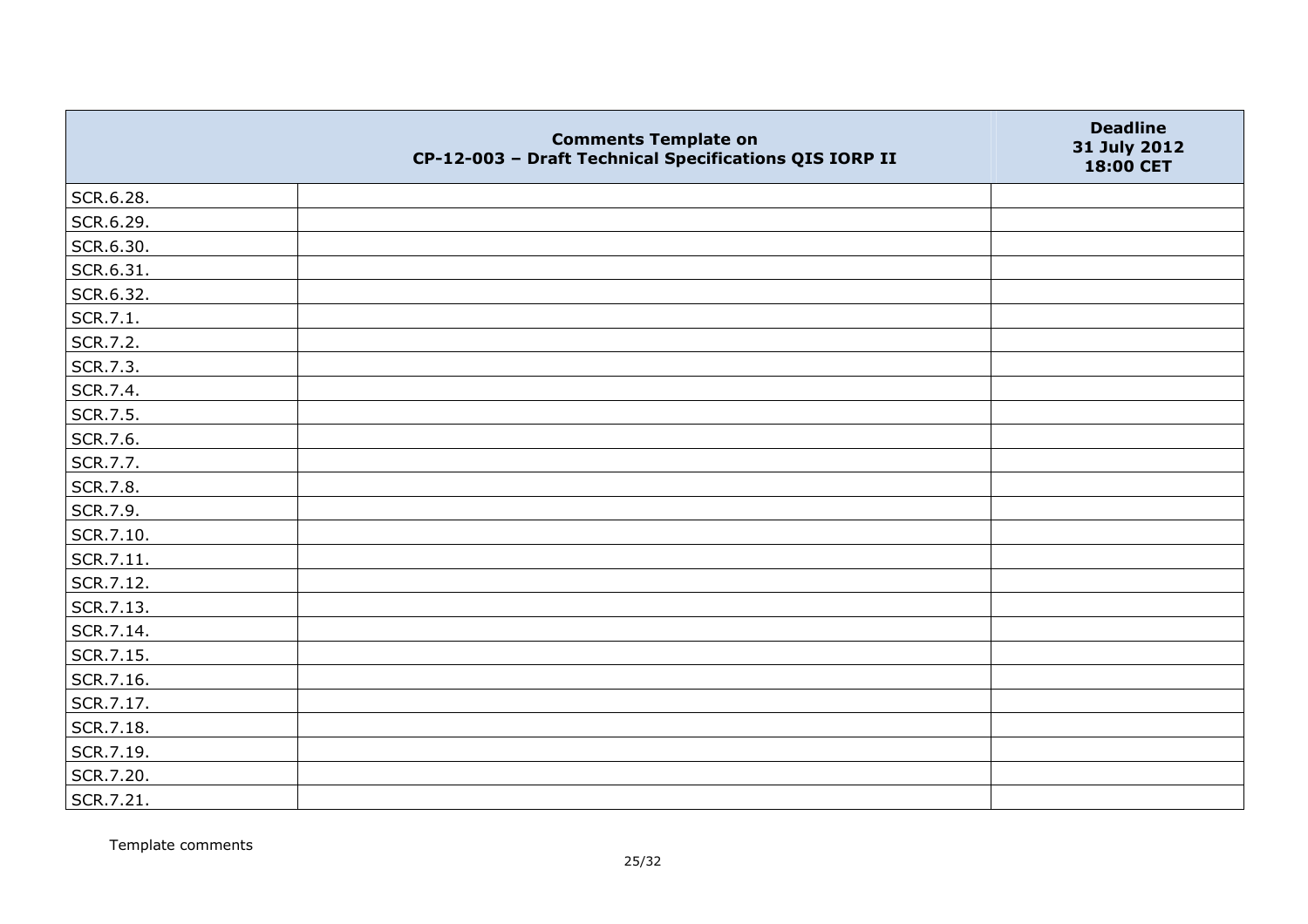|           | <b>Comments Template on</b><br>CP-12-003 - Draft Technical Specifications QIS IORP II | <b>Deadline</b><br>31 July 2012<br>18:00 CET |
|-----------|---------------------------------------------------------------------------------------|----------------------------------------------|
| SCR.7.22. |                                                                                       |                                              |
| SCR.7.23. |                                                                                       |                                              |
| SCR.7.24. |                                                                                       |                                              |
| SCR.7.25. |                                                                                       |                                              |
| SCR.7.26. |                                                                                       |                                              |
| SCR.7.27. |                                                                                       |                                              |
| SCR.7.28. |                                                                                       |                                              |
| SCR.7.29. |                                                                                       |                                              |
| SCR.7.30. |                                                                                       |                                              |
| SCR.7.31. |                                                                                       |                                              |
| SCR.7.32. |                                                                                       |                                              |
| SCR.7.33. |                                                                                       |                                              |
| SCR.7.34. |                                                                                       |                                              |
| SCR.7.35. |                                                                                       |                                              |
| SCR.7.36. |                                                                                       |                                              |
| SCR.7.37. |                                                                                       |                                              |
| SCR.7.38. |                                                                                       |                                              |
| SCR.7.39. |                                                                                       |                                              |
| SCR.7.40. |                                                                                       |                                              |
| SCR.7.41. |                                                                                       |                                              |
| SCR.7.42. |                                                                                       |                                              |
| SCR.7.43. |                                                                                       |                                              |
| SCR.7.44. |                                                                                       |                                              |
| SCR.7.45. |                                                                                       |                                              |
| SCR.7.46. |                                                                                       |                                              |
| SCR.7.47. |                                                                                       |                                              |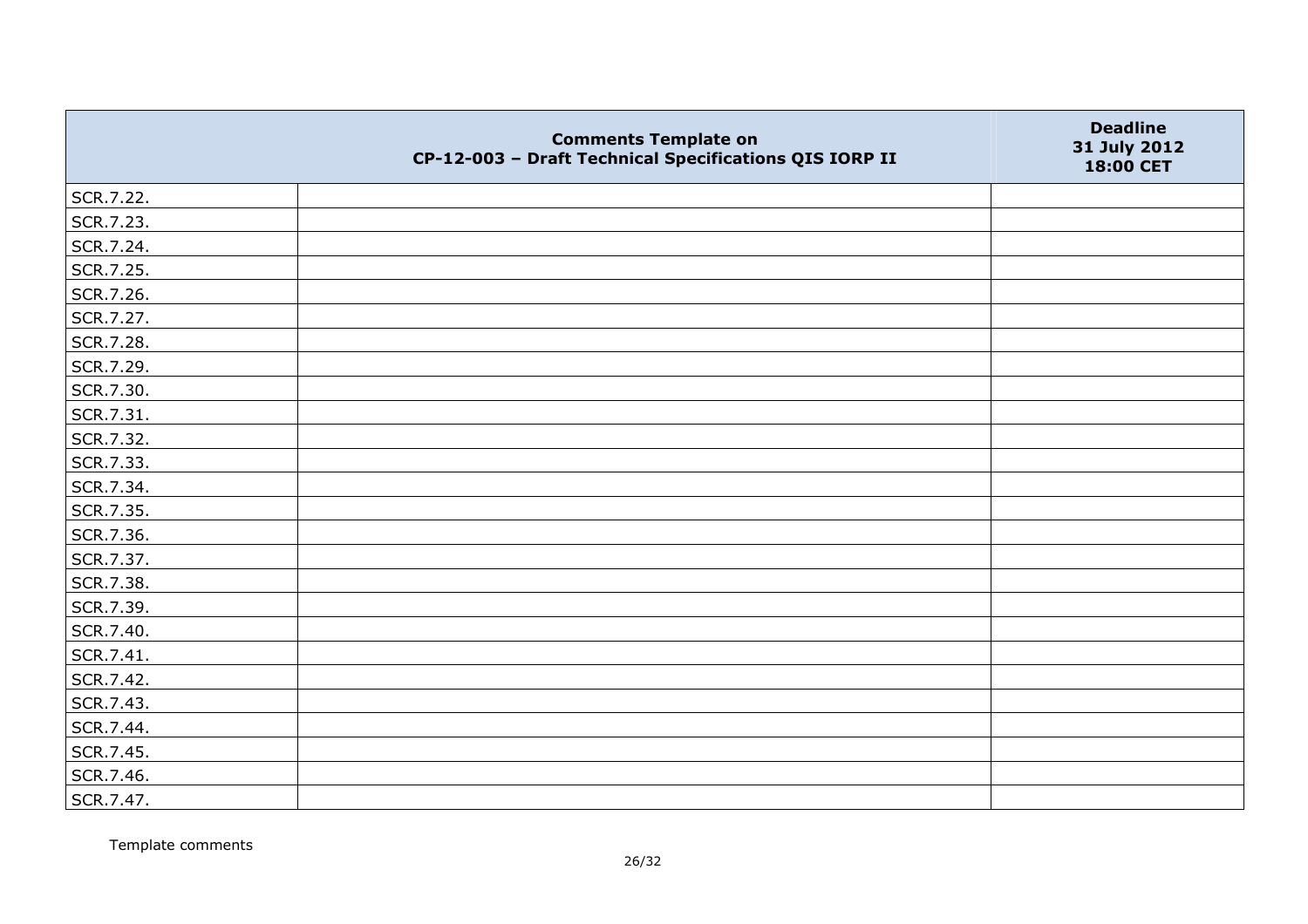|           | <b>Comments Template on</b><br>CP-12-003 - Draft Technical Specifications QIS IORP II | <b>Deadline</b><br>31 July 2012<br>18:00 CET |
|-----------|---------------------------------------------------------------------------------------|----------------------------------------------|
| SCR.7.48. |                                                                                       |                                              |
| SCR.7.49. |                                                                                       |                                              |
| SCR.7.50. |                                                                                       |                                              |
| SCR.7.51. |                                                                                       |                                              |
| SCR.7.52. |                                                                                       |                                              |
| SCR.7.53. |                                                                                       |                                              |
| SCR.7.54. |                                                                                       |                                              |
| SCR.7.55. |                                                                                       |                                              |
| SCR.7.56. |                                                                                       |                                              |
| SCR.7.57. |                                                                                       |                                              |
| SCR.7.58. |                                                                                       |                                              |
| SCR.7.59. |                                                                                       |                                              |
| SCR.7.60. |                                                                                       |                                              |
| SCR.7.61. |                                                                                       |                                              |
| SCR.7.62. |                                                                                       |                                              |
| SCR.7.63. |                                                                                       |                                              |
| SCR.7.64. |                                                                                       |                                              |
| SCR.7.65. |                                                                                       |                                              |
| SCR.7.66. |                                                                                       |                                              |
| SCR.7.67. |                                                                                       |                                              |
| SCR.7.68. |                                                                                       |                                              |
| SCR.7.69. |                                                                                       |                                              |
| SCR.7.70. |                                                                                       |                                              |
| SCR.7.71. |                                                                                       |                                              |
| SCR.7.72. |                                                                                       |                                              |
| SCR.7.73. |                                                                                       |                                              |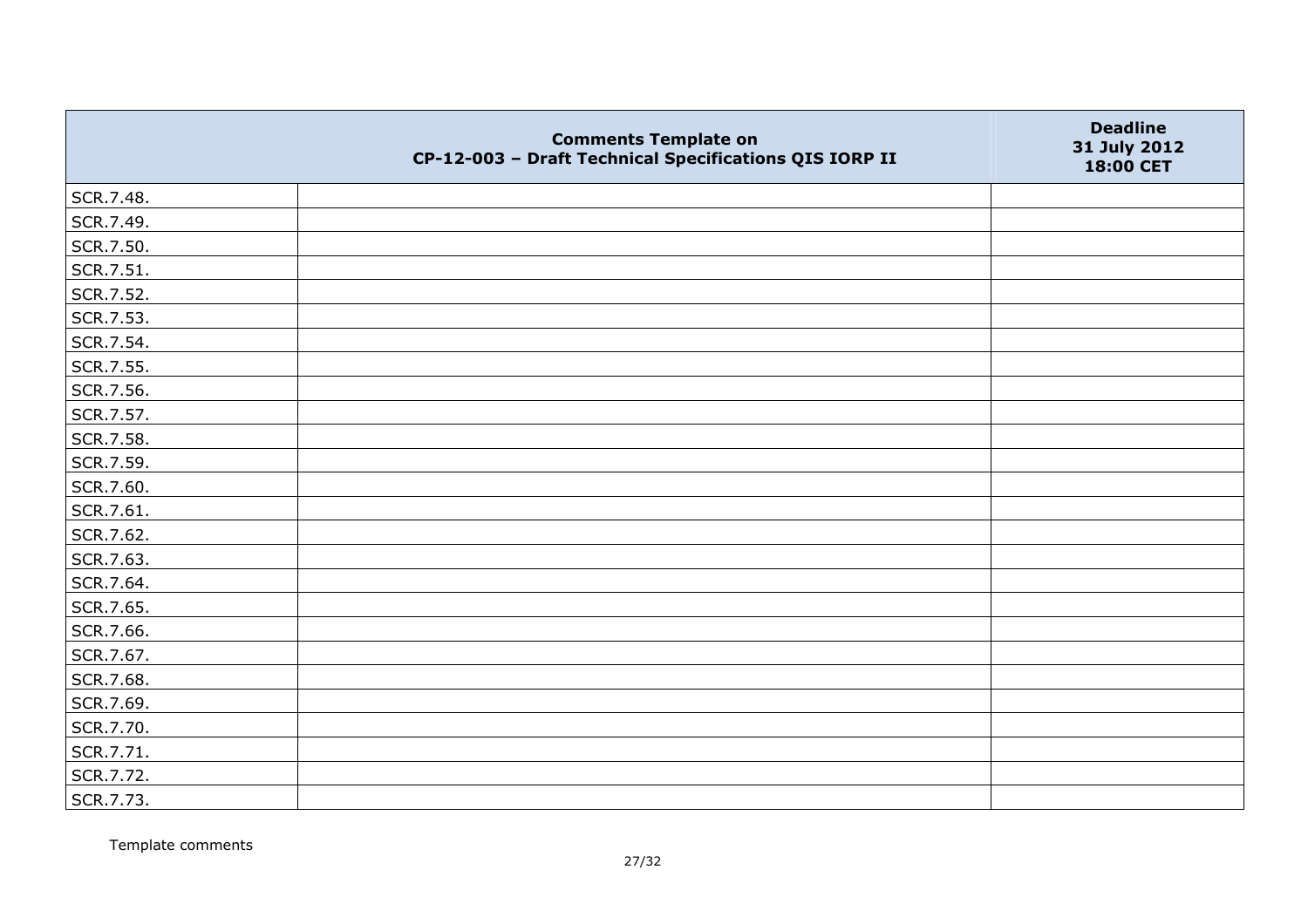|           | <b>Comments Template on</b><br>CP-12-003 - Draft Technical Specifications QIS IORP II | <b>Deadline</b><br>31 July 2012<br>18:00 CET |
|-----------|---------------------------------------------------------------------------------------|----------------------------------------------|
| SCR.7.74. |                                                                                       |                                              |
| SCR.7.75. |                                                                                       |                                              |
| SCR.7.76. |                                                                                       |                                              |
| SCR.7.77. |                                                                                       |                                              |
| SCR.7.78. |                                                                                       |                                              |
| SCR.7.79. |                                                                                       |                                              |
| SCR.7.80. |                                                                                       |                                              |
| SCR.7.81. |                                                                                       |                                              |
| SCR.7.82. |                                                                                       |                                              |
| SCR.7.83. |                                                                                       |                                              |
| SCR.7.84. |                                                                                       |                                              |
| SCR.7.85. |                                                                                       |                                              |
| SCR.7.86. |                                                                                       |                                              |
| SCR.7.87. |                                                                                       |                                              |
| SCR.8.1.  |                                                                                       |                                              |
| SCR.8.2.  |                                                                                       |                                              |
| SCR.8.3.  |                                                                                       |                                              |
| SCR.8.4.  |                                                                                       |                                              |
| SCR.8.5.  |                                                                                       |                                              |
| SCR.8.6.  |                                                                                       |                                              |
| SCR.8.7.  |                                                                                       |                                              |
| SCR.9.1.  |                                                                                       |                                              |
| SCR.9.2.  |                                                                                       |                                              |
| SCR.9.3.  |                                                                                       |                                              |
| SCR.9.4.  |                                                                                       |                                              |
| SCR.9.5.  |                                                                                       |                                              |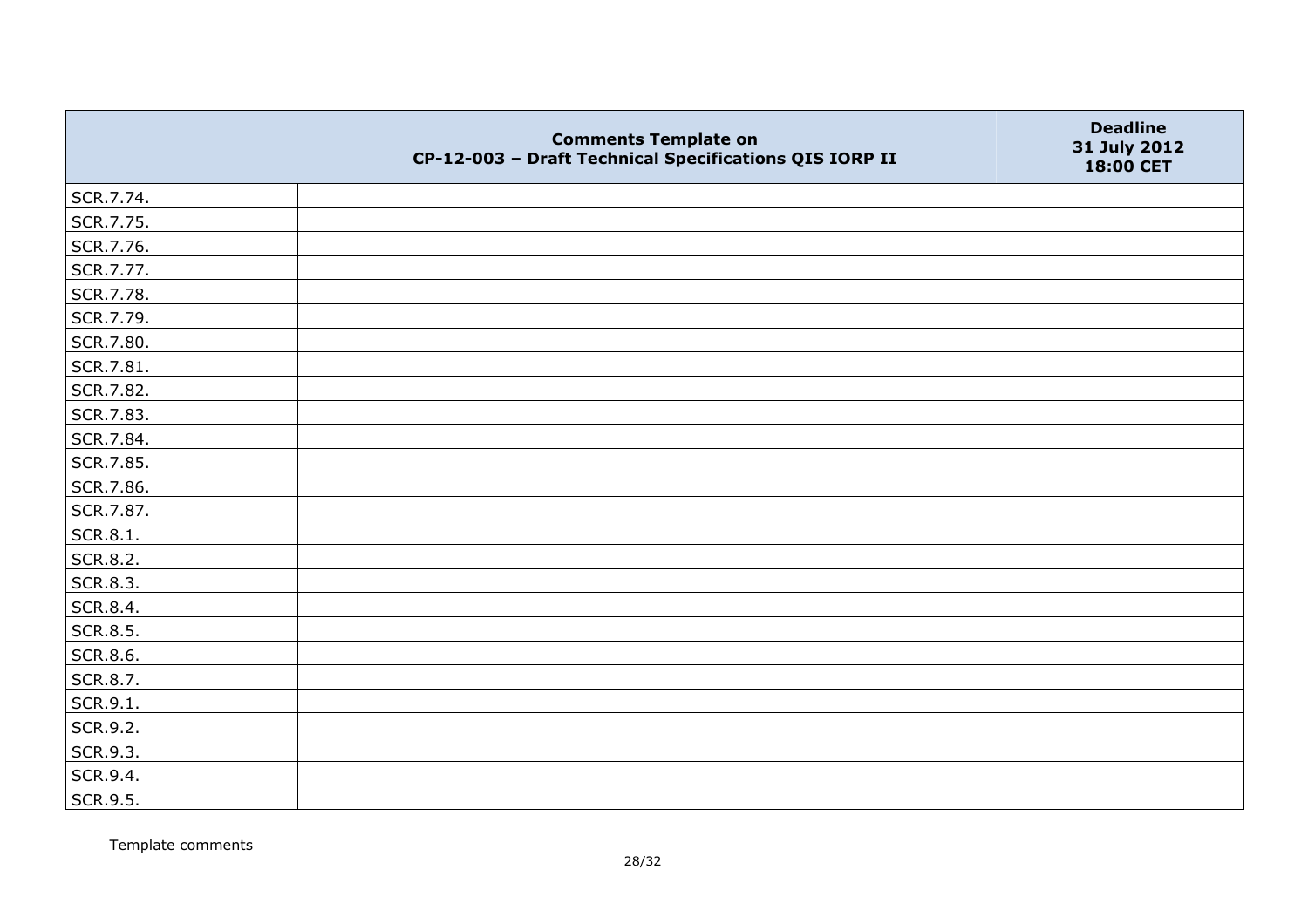|                   | <b>Comments Template on</b><br>CP-12-003 - Draft Technical Specifications QIS IORP II | <b>Deadline</b><br>31 July 2012<br>18:00 CET |
|-------------------|---------------------------------------------------------------------------------------|----------------------------------------------|
| SCR.9.6.          |                                                                                       |                                              |
| SCR.9.7.          |                                                                                       |                                              |
| SCR.9.8.          |                                                                                       |                                              |
| SCR.9.9.          |                                                                                       |                                              |
| SCR.9.10.         |                                                                                       |                                              |
| $\vert$ SCR.9.11. |                                                                                       |                                              |
| SCR.9.12.         |                                                                                       |                                              |
| SCR.9.13.         |                                                                                       |                                              |
| SCR.9.14.         |                                                                                       |                                              |
| SCR.9.15.         |                                                                                       |                                              |
| SCR.9.16.         |                                                                                       |                                              |
| SCR.9.17.         |                                                                                       |                                              |
| SCR.9.18.         |                                                                                       |                                              |
| SCR.9.19.         |                                                                                       |                                              |
| SCR.9.20.         |                                                                                       |                                              |
| SCR.9.21.         |                                                                                       |                                              |
| SCR.9.22.         |                                                                                       |                                              |
| SCR.9.23.         |                                                                                       |                                              |
| SCR.9.24.         |                                                                                       |                                              |
| SCR.9.25.         |                                                                                       |                                              |
| SCR.9.26.         |                                                                                       |                                              |
| SCR.9.27.         |                                                                                       |                                              |
| SCR.9.28.         |                                                                                       |                                              |
| SCR.9.29.         |                                                                                       |                                              |
| SCR.9.30.         |                                                                                       |                                              |
| SCR.9.31.         |                                                                                       |                                              |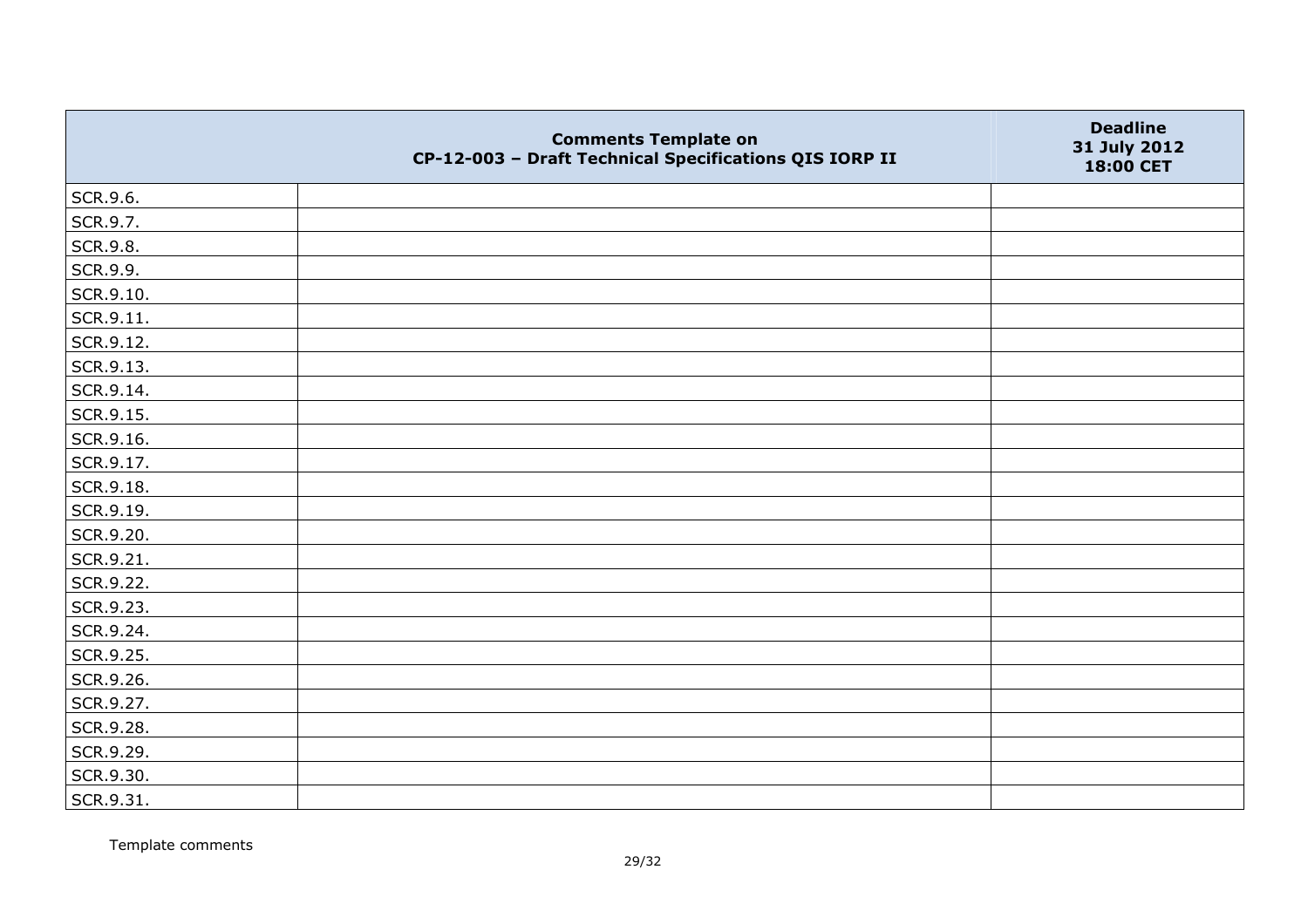|            | <b>Comments Template on</b><br>CP-12-003 - Draft Technical Specifications QIS IORP II | <b>Deadline</b><br>31 July 2012<br>18:00 CET |
|------------|---------------------------------------------------------------------------------------|----------------------------------------------|
| SCR.9.32.  |                                                                                       |                                              |
| SCR.9.33.  |                                                                                       |                                              |
| SCR.9.34.  |                                                                                       |                                              |
| SCR.10.1.  |                                                                                       |                                              |
| SCR.10.2.  |                                                                                       |                                              |
| SCR.10.3.  |                                                                                       |                                              |
| SCR.10.4.  |                                                                                       |                                              |
| SCR.10.5.  |                                                                                       |                                              |
| SCR.10.6.  |                                                                                       |                                              |
| SCR.10.7.  |                                                                                       |                                              |
| SCR.10.8.  |                                                                                       |                                              |
| SCR.10.9.  |                                                                                       |                                              |
| SCR.10.10. |                                                                                       |                                              |
| SCR.10.11. |                                                                                       |                                              |
| MCR.1.1.   |                                                                                       |                                              |
| MCR.2.1.   |                                                                                       |                                              |
| MCR.2.2.   |                                                                                       |                                              |
| MCR.2.3.   |                                                                                       |                                              |
| MCR.2.4.   |                                                                                       |                                              |
| MCR.2.5.   |                                                                                       |                                              |
| MCR.2.6.   |                                                                                       |                                              |
| MCR.2.7.   |                                                                                       |                                              |
| MCR.2.8.   |                                                                                       |                                              |
| MCR.2.9.   |                                                                                       |                                              |
| PRO.1.1.   |                                                                                       |                                              |
| PRO.2.1.   |                                                                                       |                                              |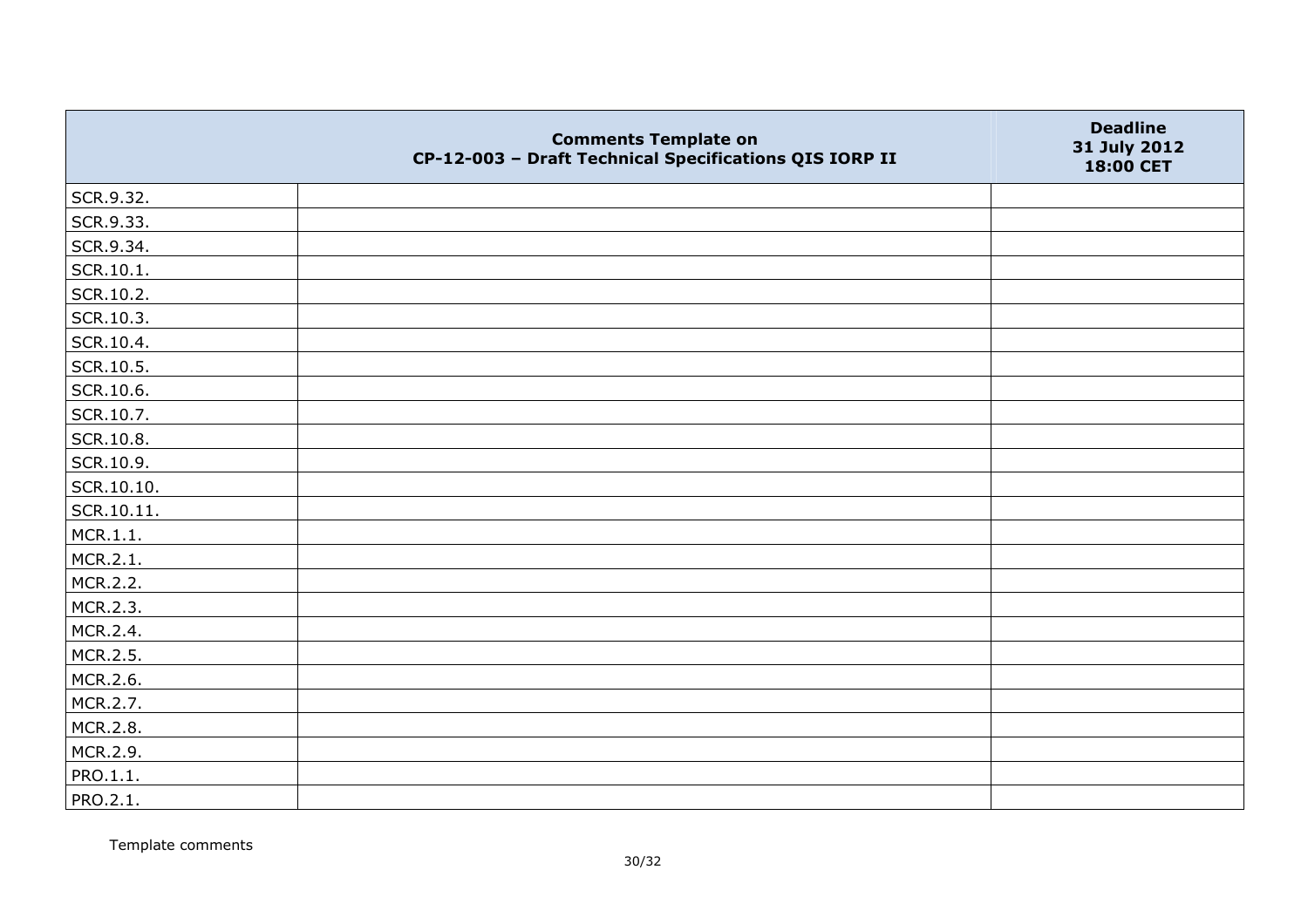|                 | <b>Comments Template on</b><br>CP-12-003 - Draft Technical Specifications QIS IORP II | <b>Deadline</b><br>31 July 2012<br>18:00 CET |
|-----------------|---------------------------------------------------------------------------------------|----------------------------------------------|
| PRO.2.2.        |                                                                                       |                                              |
| PRO.2.3.        |                                                                                       |                                              |
| PRO.2.4.        |                                                                                       |                                              |
| PRO.2.5.        |                                                                                       |                                              |
| PRO.2.6.        |                                                                                       |                                              |
| PRO.3.1.        |                                                                                       |                                              |
| PRO.3.2.        |                                                                                       |                                              |
| PRO.3.3.        |                                                                                       |                                              |
| PRO.3.4.        |                                                                                       |                                              |
| <b>PRO.3.5.</b> |                                                                                       |                                              |
| PRO.3.6.        |                                                                                       |                                              |
| PRO.3.7.        |                                                                                       |                                              |
| PRO.3.8.        |                                                                                       |                                              |
| PRO.3.9.        |                                                                                       |                                              |
| PRO.3.10.       |                                                                                       |                                              |
| PRO.3.11.       |                                                                                       |                                              |
| PRO.3.12.       |                                                                                       |                                              |
| PRO.3.13.       |                                                                                       |                                              |
| PRO.3.14.       |                                                                                       |                                              |
| PRO.3.15.       |                                                                                       |                                              |
| PRO.3.16.       |                                                                                       |                                              |
| PRO.3.17.       |                                                                                       |                                              |
| PRO.3.18.       |                                                                                       |                                              |
| PRO.3.19.       |                                                                                       |                                              |
| PRO.3.20.       |                                                                                       |                                              |
| PRO.3.21.       |                                                                                       |                                              |